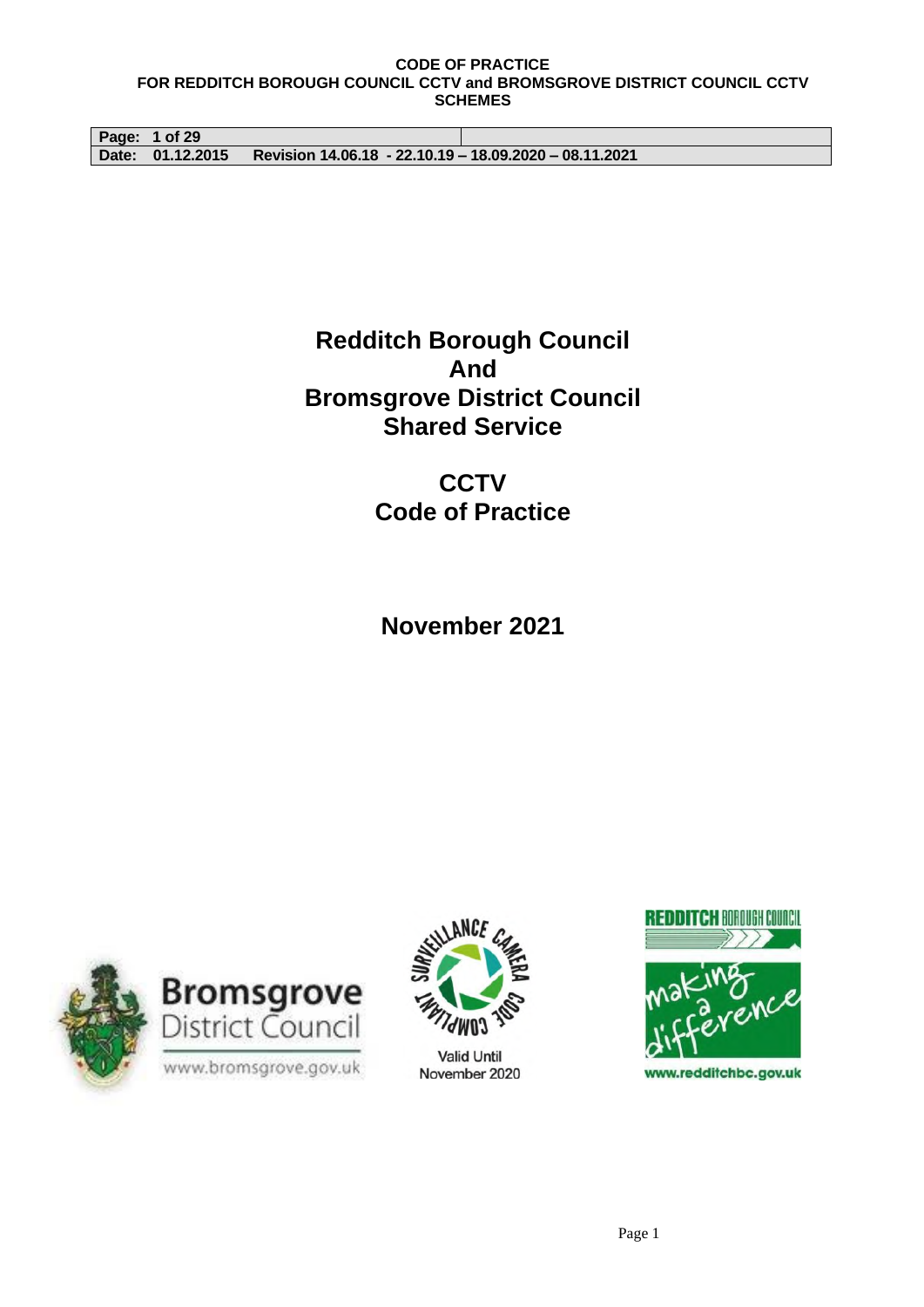| Page: 2 of 29    |                                                        |  |
|------------------|--------------------------------------------------------|--|
| Date: 01.12.2015 | Revision 14.06.18 - 22.10.19 - 18.09.2020 - 08.11.2021 |  |

| 10              | <b>INTRODUCTION AND DEFINITIONS</b> |  |
|-----------------|-------------------------------------|--|
| 12<br>          | <b>OWNERSHIP</b>                    |  |
| $\mathbf{I}$    | <b>CCTV MISSION STATEMENT</b>       |  |
| 1.4             | CODES OF PRACTICE MISSION STATEMENT |  |
| 1.5             | <b>DEFINITIONS</b>                  |  |
| .6 <sub>1</sub> | <b>SYSTEM DESCRIPTION</b>           |  |

| $\sim$ $\sim$ | <b>CHANGES TO THE CODE OF PRACTICE</b> |  |
|---------------|----------------------------------------|--|
| 4. L          | CONSULTATION                           |  |
| 4.A           | SUPLEMENTARY DOCUMENTATION             |  |

| <b>OBJECTIVES OF THE CCTV SCHEME AND CODE OF PRACTICE</b> |  |
|-----------------------------------------------------------|--|
| PURPOSE OF AND COMPLIANCE WITH CODE OF PRACTICE           |  |
| OBJECTIVES OF THE SCHEME                                  |  |

| 4.0 | <b>FUNDAMENTAL PRINCIPLES AND POLICIES</b> | 10 |
|-----|--------------------------------------------|----|
| 4.1 | <b>RIGHTS OF PRIVACY</b>                   | 10 |
| 4.2 | PRINCIPLES OF MANAGEMENT OF THE SCHEME     | 10 |
| 4.3 | POLICY OF THE SCHEME AND SIGNAGE           |    |
| 4.4 | POINT OF CONTACT                           |    |
| 4.5 | RELEASE OF INFORMATION TO PUBLIC           |    |
| 4.6 | RELEASE OF INFORMATION TO STATUTORY BODIES | 12 |
| 4.7 | <b>ANNUAL POLICY REVIEW</b>                |    |

| 5.0 | <b>DATA PROTECTION AND LEGISLATION</b>                 | 13 |
|-----|--------------------------------------------------------|----|
| 5.1 | DATA PROTECTION REGISTRATION                           | 13 |
| 5.2 | <b>HUMAN RIGHTS ACT 1998</b>                           | 13 |
| 5.3 | <b>CRIMINAL PROCEDURES AND INVESTIGATIONS ACT 1996</b> | 14 |
| 5.4 | FREEDOM OF INFORMATION ACT 2000                        | 14 |
| 5.5 | <b>REGULATION OF INVESTIGATORY POWERS ACT 2000</b>     | 14 |
| 5.6 | SURVEILLANCE CAMERA CODE OF PRACTICE                   | 15 |
| 5.7 | <b>CRIME &amp; COURTS ACT 2013</b>                     | 16 |

| 6.0 | <b>ACCOUNTABILITY</b>        | 17 |
|-----|------------------------------|----|
| 6.1 | <b>SUPPORT OF PRINCIPLES</b> | 17 |
| 6.2 | <b>RESPONSIBILITIES</b>      | 17 |
| 6.3 | <b>ACCOUNTABILITY</b>        | 19 |
| 6.4 | ANNUAL ASSESSMENTS           | 19 |
| 6.5 | <b>COMPLAINTS</b>            | 20 |
| 6.6 | <b>PERSONNEL</b>             | 21 |

| 7.0 | <b>CONTROL ROOM MANAGEMENT AND OPERATION</b> | 22 |
|-----|----------------------------------------------|----|
| 7.1 | <b>GENERAL</b>                               | 22 |
| 7.2 | <b>RESPONSE TO INCIDENTS</b>                 | 22 |
| 7.3 | <b>MAKING RESPONSE AND TIME SCALES</b>       | 22 |
|     | OBSERVATION AND RECORDING INCIDENTS          | 23 |
| 7.5 | <b>SUCCESSFUL RESPONSE</b>                   | 23 |
| 7.6 | OPERATION OF THE SYSTEM BY POLICE            | 23 |
|     |                                              |    |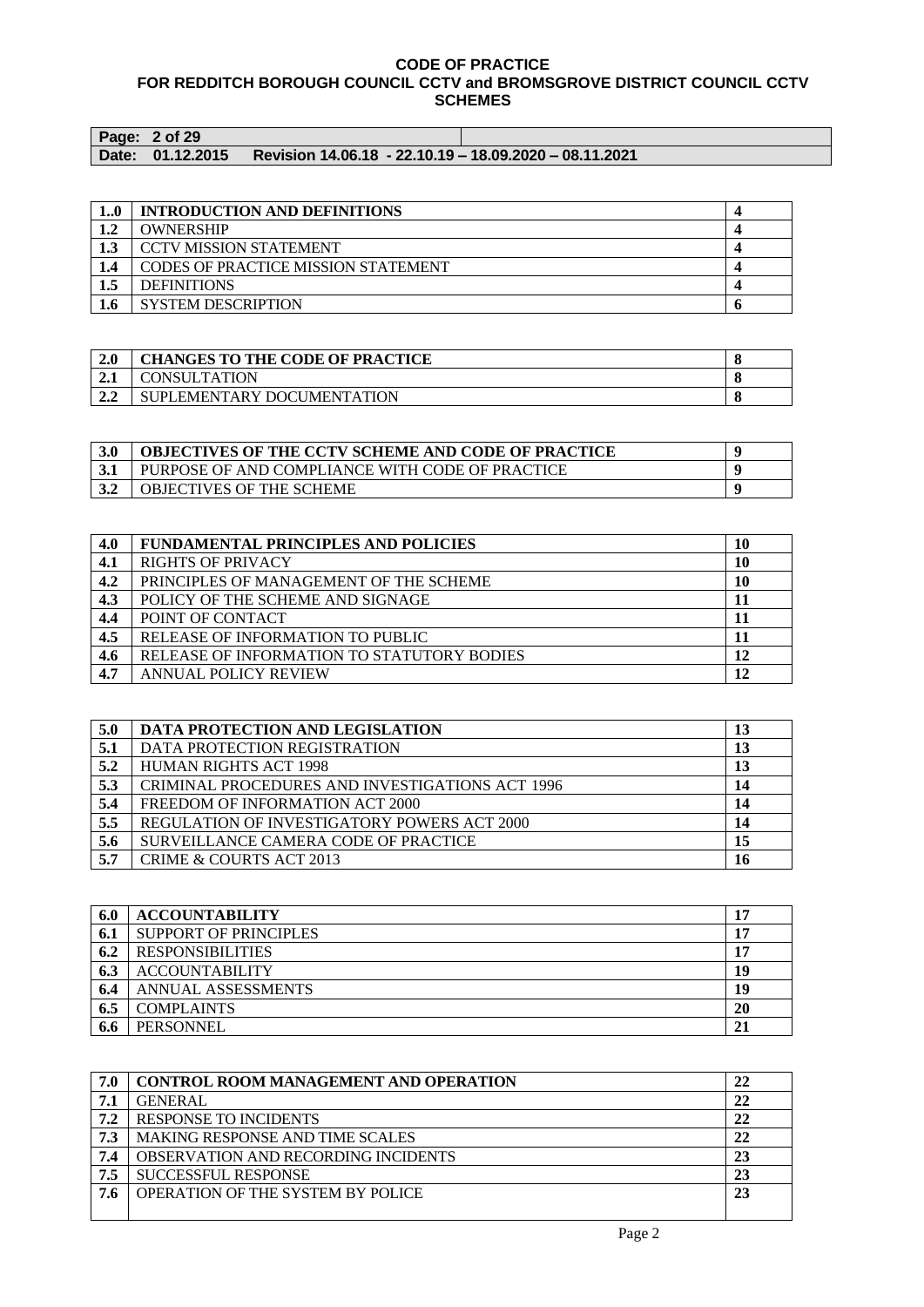| Page: 3 of 29    |                                                        |  |
|------------------|--------------------------------------------------------|--|
| Date: 01.12.2015 | Revision 14.06.18 - 22.10.19 - 18.09.2020 - 08.11.2021 |  |

| 8.0  | PRIVACY AND DISCLOSURE ISSUES     | 24 |
|------|-----------------------------------|----|
| 8.1  | <b>PRIVACY</b>                    | 24 |
| 8.2  | <b>DISCLOSURE POLICY</b>          | 24 |
| 8.3  | <b>ACCESS TO RECORDED IMAGES</b>  | 25 |
| 8.4  | <b>VIEWING OF RECORDED IMAGES</b> | 25 |
| 8.5  | <b>OPERATORS AWARENESS</b>        | 25 |
| 8.6  | REMOVAL OF MEDIUM FOR VIEWING     | 25 |
| 8.7  | ACCESS TO DATA BY THIRD PARTIES   | 25 |
| 8.8  | DISCLOSURE IN THE PUBLIC INTEREST | 26 |
| 8.9  | <b>DATA SUBJECT ACCESS</b>        | 26 |
| 8.10 | PROVISION OF DATA TO INDIVIDUALS  | 27 |
| 8.11 | <b>MEDIA DISCLOSURE</b>           | 27 |

| 9.0  | <b>RECORDED MATERIAL MANAGEMENT</b> | 28 |
|------|-------------------------------------|----|
|      | <b>GENERAL</b>                      | 28 |
| 9.2  | <b>OUALITY AND MAINTENANCE</b>      | 28 |
| -9.3 | DIGITAL RECORDING                   | 28 |
| 9.4  | <b>MAKING RECORDINGS</b>            | 29 |
|      | <b>PRINTS</b>                       | 29 |

| <b>10.0</b> | <b>DOCUMENTATION</b>     | 30 |
|-------------|--------------------------|----|
| <b>10.1</b> | <b>GENERAL</b>           | 30 |
| 10.2        | <b>LOGS</b>              | 30 |
| 10.3        | ADMINISTRATIVE DOCUMENTS | 30 |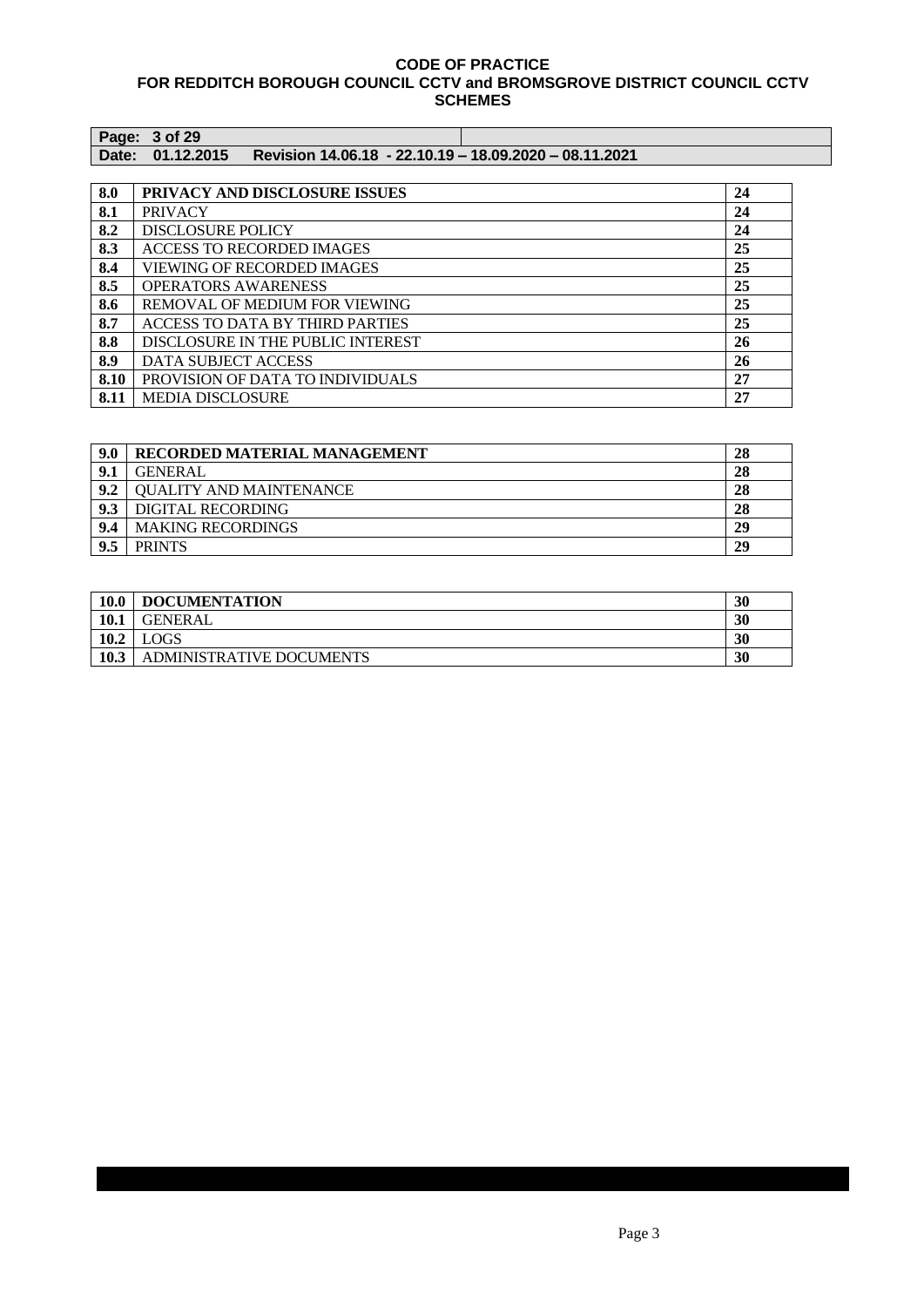**Page: 4 of 29** 

**Date: 01.12.2015 Revision 14.06.18 - 22.10.19 – 18.09.2020 – 08.11.2021**

# **1.0 INTRODUCTIONS & DEFINITIONS**

## **Introduction**

**1.1** This Code of Practice shall apply to the closed circuit television surveillance scheme known as the Redditch and Bromsgrove Shared Service CCTV System. The scheme initially comprises of cameras located in specific external and internal locations within the Redditch and Bromsgrove Council areas; with control, monitoring and recording facilities at a dedicated location. A problem orientated process was utilised to assess the appropriateness of CCTV in the areas mentioned. The cameras have therefore been sited to capture images of identifiable individuals or information relating to individuals which are relevant to the purposes for which the scheme has been established.

## **1.2 Ownership**

The system in the Redditch area is owned by Redditch Borough Council (RBC) and the owner of the system in Bromsgrove is Bromsgrove District Council (BDC), the service is a shared service hosted by Redditch Borough Council. Both Councils will ensure the protection of individuals and the public by complying with this joint Code of Practice.

## **1.3 Closed Circuit Television Mission Statement**

To promote public confidence by developing a safe and secure environment for the benefit of those employed, visiting or using the facilities of the area covered by the respective CCTV systems. The Councils are committed to the recommendations contained in the Information Commissioners CCTV Code of Practice and the Surveillance Camera Codes of Practice which can be found on the relevant websites.

## **1.4 Codes of Practice Mission Statement**

To inspire public confidence by ensuring that all public area Closed Circuit Television (CCTV) systems which are linked to the CCTV Control and Monitoring Centre are operated in a manner that will secure their consistent effectiveness and preserve the civil liberty of law abiding citizens at all times.

## **1.5 Terms and Definitions**

- 1.5.1 **The CCTV Monitoring Centre** secure location for a CCTV scheme where images are collected, used, disclosed retained and disposed of.
- 1.5.2 **CCTV scheme** shall mean the totality of the arrangements for closed circuit television in the locality but is not limited to the technological system, staff and operational procedures.
- 1.5.3 **CCTV system** means the surveillance items comprising cameras and associated equipment for monitoring, transmission and controlling purposes.
- 1.5.4 **Contractor** party contracted by the owner to undertake agreed services.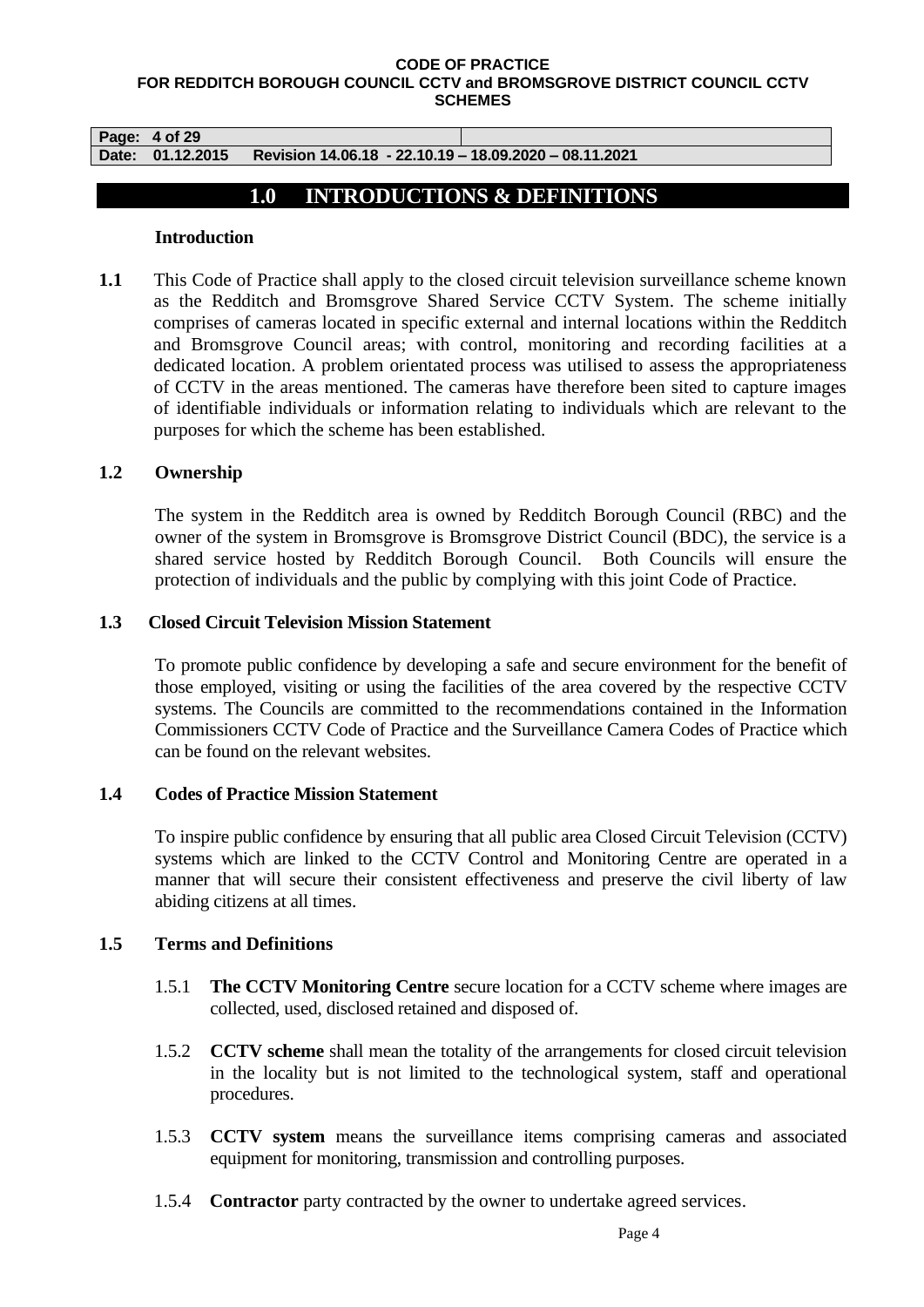| Page: 5 of 29 |                                                                         |  |
|---------------|-------------------------------------------------------------------------|--|
|               | Date: 01.12.2015 Revision 14.06.18 - 22.10.19 - 18.09.2020 - 08.11.2021 |  |

- 1.5.5 **Controlled environment** anywhere that data which might be offered as evidence is received, stored, reviewed or analyzed including at the CCTV Monitoring Centre.
- 1.5.8 **Data** shall mean all information, including that about a person.
- 1.5.9 **Personal Data** means data which relates to a living individual who can be identified: a) from that data or
	- b) from that data and other information which is in the possession of or is likely to come into the possession of, the data controller.
- 1.5.10 **Sensitive personal data** is personal data which is deemed to be sensitive. The most significant of these, for the purposes of this code are information about:
	- The commission or alleged commission of any offences
	- Any proceedings for any offence committed or alleged to have been committed, the disposal of such proceedings or the sentence of any court in such proceedings.
- 1.5.11 **An incident** is an activity that warrants a response.
- 1.5.12 **The owner** is legal person or entity, agency or individual designated as having overall responsibility for the formulation and implementation of the policies, objectives and control of a CCTV scheme. The 'owner' of the system in Redditch is Redditch Borough Council (RBC) and the owner of the system in Bromsgrove is Bromsgrove District Council (BDC), the service is a shared service hosted by RBC.
- 1.5.13 **Privacy impact assessment** of the impact a CCTV system has on an individual's right to privacy.
- 1.5.14 **The systems manager** has the responsibility for the implementation of the policies, purposes and methods of control of a CCTV scheme, as defined by the owner of the scheme. The systems manager means the CCTV and Lifeline Service Manager.
- 1.5.15 **Data controller** means a person who (either alone or jointly or in common with other persons) determines the purposes for which and the manner in which any personal data are, or are about to be processed. The Data Controller for the respective CCTV schemes are Redditch Borough Council (RBC) and Bromsgrove District Council (BDC),
- 1.5.16 **Operator** person specifically designated and authorized by the owner of a CCTV scheme to carry out the physical operation of controlling that scheme. All operators are screened, trained and licensed to the standards required in the Private security Industry Act 2001.
- 1.5.17 **Recorded material** any data recorded on any medium that has the capacity to store data and from which data can later be recalled irrespective of time.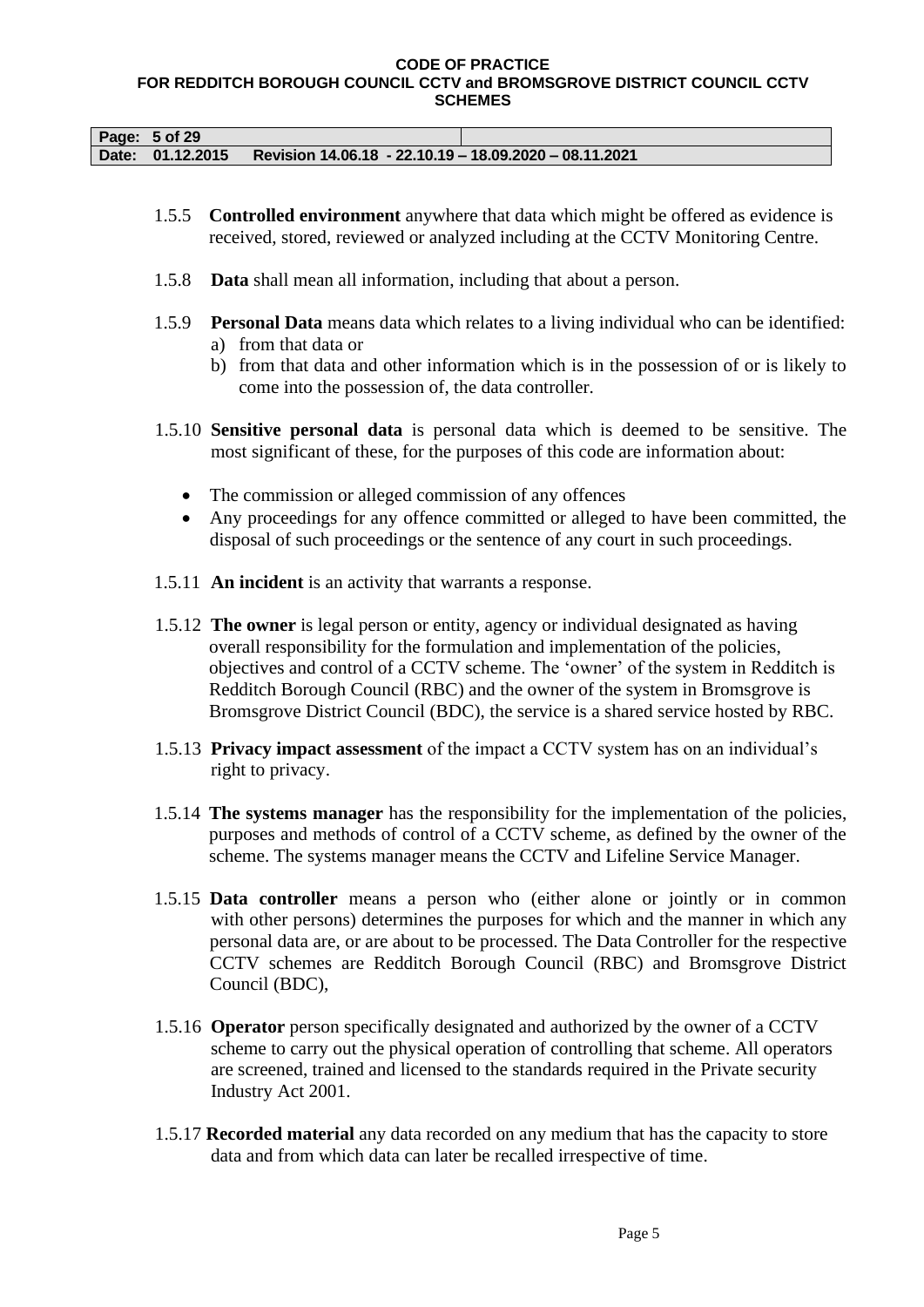| Page: 6 of 29    |                                                        |  |
|------------------|--------------------------------------------------------|--|
| Date: 01.12.2015 | Revision 14.06.18 - 22.10.19 - 18.09.2020 - 08.11.2021 |  |

- 1.5.18 **Recording material** any medium that has the capacity to store data and from which data can later be recalled
- 1.5.19 **A hard copy print** is a paper copy of an image or images, which already exist on recorded material.

## **1.6 System description**

1.6.1 Background

Bromsgrove District Council installed CCTV within the Borough in 1998 following a robust consultation and analysis of need. The initial system was funded through a Government grant to Local Authorities. Redditch Borough Council, also successful in a funding bid, set up a CCTV scheme in 2000.

To ensure sustainability and economies of scale for both authorities a shared service arrangement has been agreed between BDC and RBC. RBC are the host authority and BDC contribute to the costs associated to staffing and other shared resources.

- 1.6.2 Whilst the schemes are owned by the above mentioned Councils and operated by Redditch Borough Council staff, its implementation and/or expansion is supported by the following bodies (the partners)
	- 1 West Mercia Police
	- 2 The Community Safety Partnerships
	- 3 Local Management forums
	- 4 Local Businesses

The owners, operators and all partners will work in accordance with the Codes. The partners named above will have no involvement in the operating of the system with the exception of the Police and authorised and trained personnel of Redditch Borough Council.

- 1.6.3 This Code of Practice shall apply to the closed circuit television surveillance Systems known as the Redditch Borough Council and Bromsgrove District Council CCTV schemes.
- 1.6.4 The system consists of static and fully functional (pan, tilt and zoom) cameras and either a fibre optic or other transmission system which sends images to the Redditch Borough Council control, monitoring and recording facility.
- 1.6.5 Images from all cameras are recorded simultaneously throughout 24 hour period 365 days each year.
- 1.6.6 There is also a dedicated CCTV transmission link to Police control rooms Operating within the areas of CCTV coverage where live pictures and events can be monitored.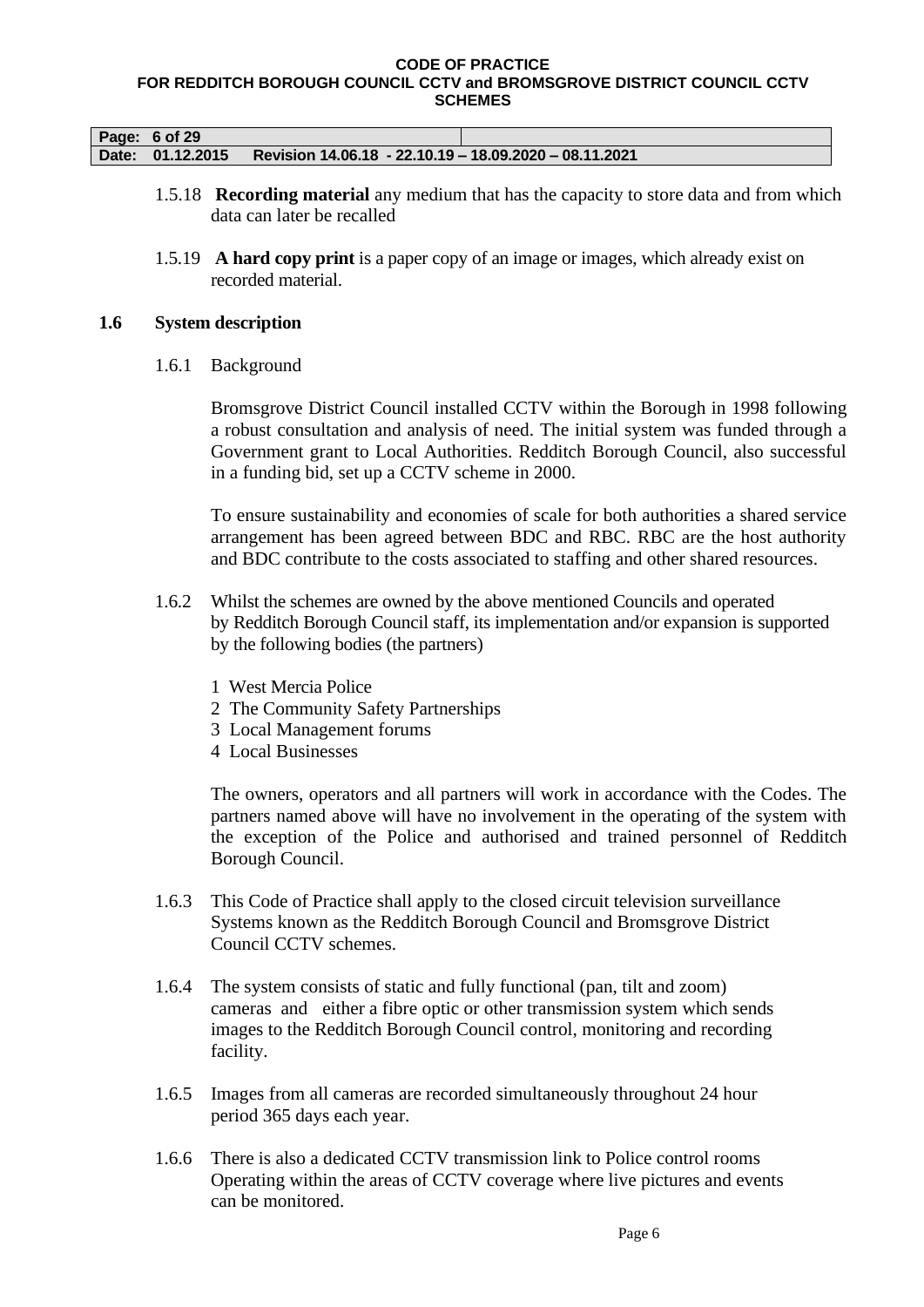| Page: 7 of 29    |                                                        |  |
|------------------|--------------------------------------------------------|--|
| Date: 01.12.2015 | Revision 14.06.18 - 22.10.19 - 18.09.2020 - 08.11.2021 |  |

- 1.6.7 High quality cameras both fully functional with pan, tilt and zoom and static are in use.
- 1.6.8 The physical and intellectual rights in relation to any and all material recorded within the CCTV Control and Monitoring facility shall at all times remain in the ownership of the respective Councils.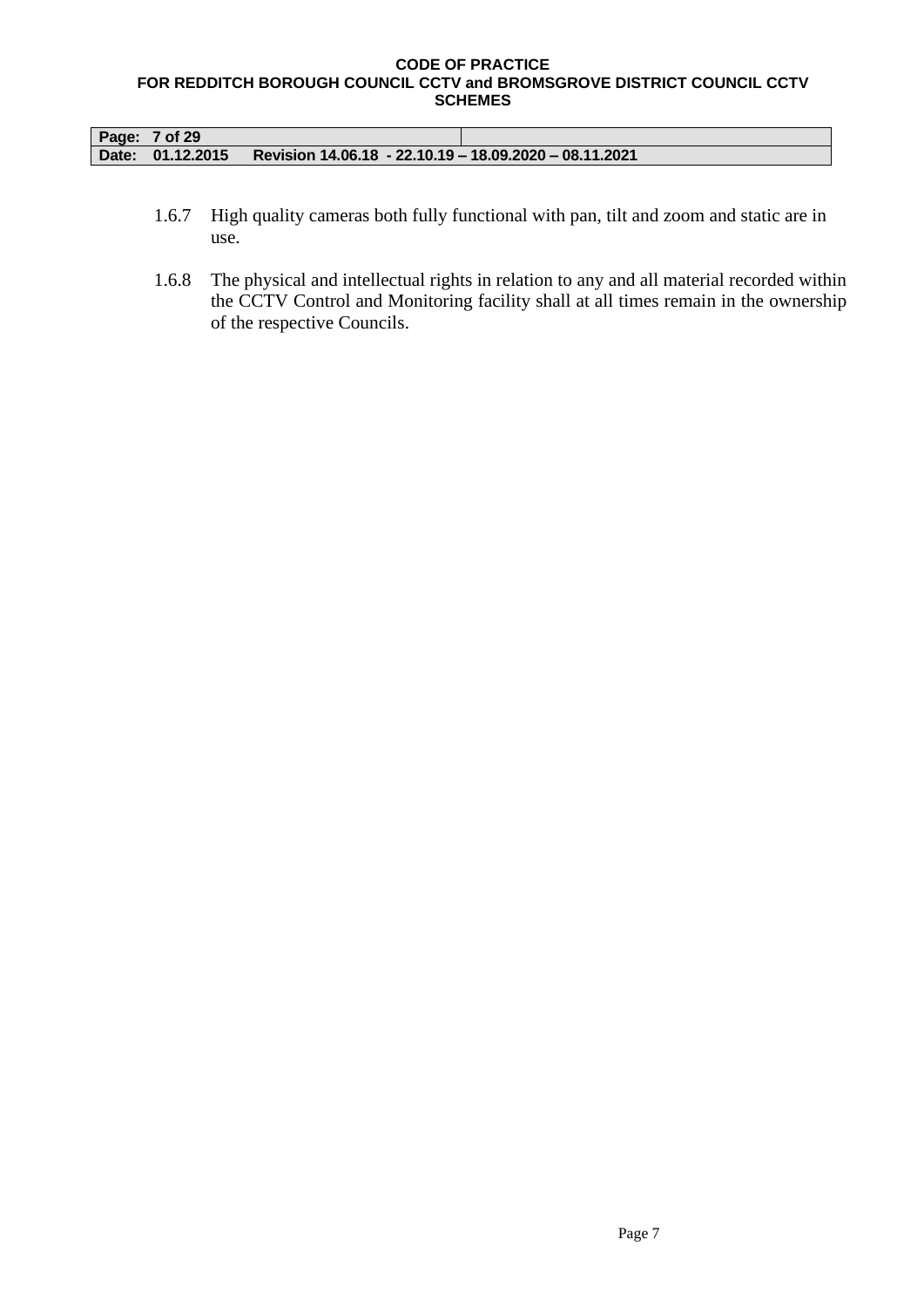**Page: 8 of 29** 

**Date: 01.12.2015 Revision 14.06.18 - 22.10.19 – 18.09.2020 – 08.11.2021**

## **2.0 CHANGES TO THE CODE OF PRACTICE**

- **2.1** Any major changes to this Code of Practice will take place only after consultation with the relevant management group and upon agreement of all organisations with a participatory role in the operation of the system.
	- 2.1.1 Major changes to this code are defined as changes which affect its fundamental principles and shall be deemed to include:
		- additions and omissions of cameras to the system
		- matters which have privacy implications
		- additions to permitted uses criteria e.g. purposes of the scheme
		- changes in the right of access to personal data, except statutory requirements
		- significant legal implications.
	- 2.1.2Minor changes to this Code of Practice are defined as operational and procedural matters which do not affect the fundamental principles and purposes; these include:
		- additions and omissions of contractors
		- additional clarifications, explanations and corrections to the existing code
		- additions to the code of practice in order to conform to the requirements of any statutory Acts and changes in criminal legislation

A minor change may be agreed between the manager and the owner of the system.

The Code of Practice will be subject to annual review which will include compliance with the relevant legislation and Standards.

## **2.2 Supplementary Documentation**

The Code of Practice will be supplemented by the following documents:

CCTV Operations Procedural Manual

CCTV Procedures file.

Operators Equipment User Manual

Redeployable Camera Procedure

Each document contains instructions and guidance to ensure that the objectives and principles set out in this Code of Practice are achieved. These documents will be restricted to the partners and staff members only.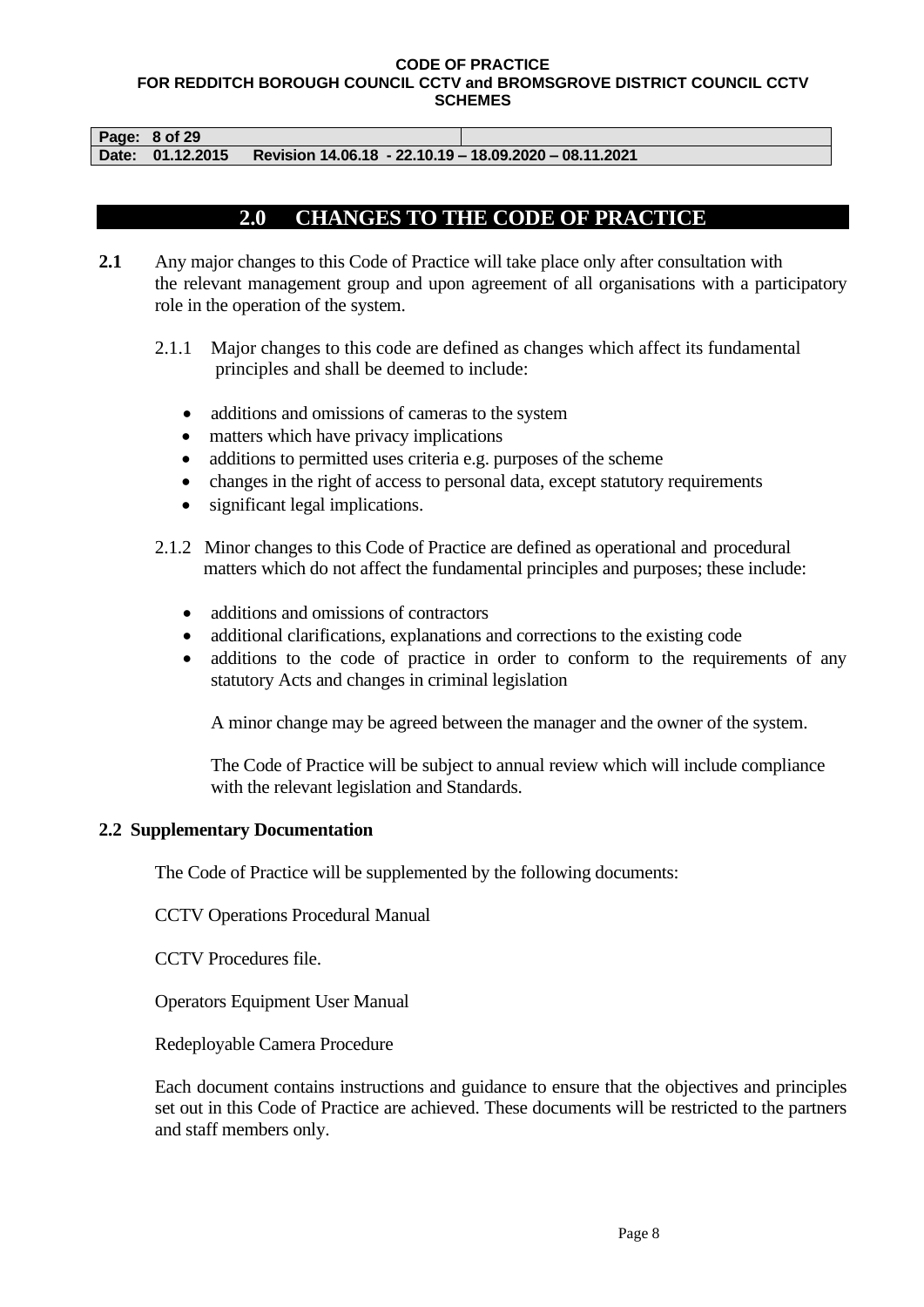**Page: 9 of 29** 

**Date: 01.12.2015 Revision 14.06.18 - 22.10.19 – 18.09.2020 – 08.11.2021**

## **3.0 OBJECTIVES OF THE CCTV SCHEME & CODE OF PRACTICE**

## **3.1 Purpose of and Compliance with the Code of Practice**

- 3.1.1 This Code of Practice is to detail the management, administration and operation of the closed circuit television (CCTV) systems in the Redditch Borough Council and Bromsgrove District Council areas and the associated Control and Monitoring Facility.
- 3.1.2 The Code of Practice has a dual purpose, in that it will assist owners, management and operators to understand their legal and moral obligations whilst reassuring the public about the safeguards contained within it.
- 3.1.3 The owners, CCTV Operators and users of the CCTV systems and associated safety and security equipment connected to the Control, Monitoring and Recording facility shall be required to give a formal undertaking that they will comply with this Code of Practice and act in good faith with regard to the basic principles contained within it.
- 3.1.4 The owners, CCTV Operators, users and any visitors to the Control, monitoring and recording facility will be required to sign a formal confidentiality declaration that they will treat any viewed and/or written material as being strictly confidential and that they undertake not to divulge it to any other person.

## **3.2 Objectives of the scheme**

- 3.2.1 The following objectives have been established for the Redditch Borough Council and Bromsgrove District Council CCTV and associated systems:
	- to help reduce the fear of crime
	- to help deter crime, detect crime and prevent crime
	- to deter and detect ant-social behaviour
	- to assist in the apprehension and identification of offenders
	- to enhance community safety, boost the economy and encourage greater use of the town centre / shopping centre
	- to assist the Local Authority in its enforcement and regulatory functions
	- for the maintenance of Public Order
	- to provide information for traffic management
	- Provide the police, other agencies and the Council with evidence to take criminal and civil action in the courts
	- providing high quality evidence which may assist in the detection of crime and the apprehension and prosecution of offenders
	- protecting property
	- providing assistance with issues relating to public safety and health
	- providing assistance and reassurance to the public in emergency situations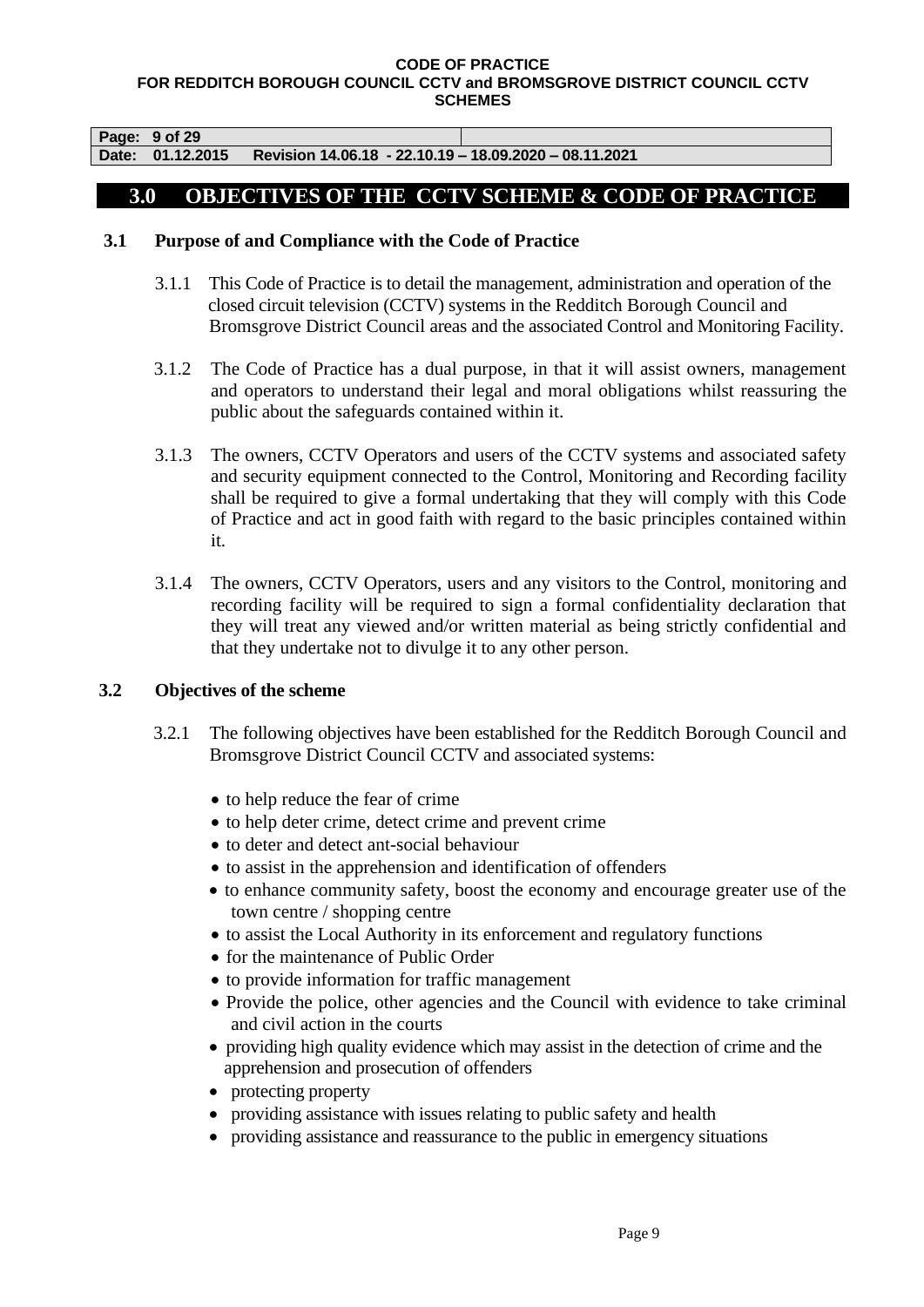**Page: 10 of 29** 

**Date: 01.12.2015 Revision 14.06.18 - 22.10.19 – 18.09.2020 – 08.11.2021**

## **4.0 FUNDAMENTAL PRINCIPLES & POLICIES**

## **4.1 Rights of Privacy**

4.1.2 Redditch Borough Council, Bromsgrove District Council and partners support the individual's right to privacy and will insist that all agencies involved in the provision and use of Public surveillance CCTV systems connected to the control, monitoring and recording facility accept this fundamental principle as being paramount.

## **4.2 Principles of management of the scheme**

- 4.2.1 Prior to the installation of cameras an 'Impact Assessment' to determine whether CCTV is justified and how it will be operated will be undertaken in compliance with both the Information Commissioners CCTV Code of Practice and the Surveillance Camera Codes of Practice.
- 4.2.2 The cameras have been sited to capture images which are relevant to the specified purposes for which the scheme has been established.
- 4.2.3 Cameras will be sited to ensure that they can produce images of the right quality, taking into account technical and environmental issues.
- 4.2.4 To accomplish the above an 'Operational Requirement' will be completed at the time of the 'Impact Assessment' for each proposed camera to dictate the quality of images required. This is a recommendation of the Information Commissioner and the Surveillance Camera Commissioner.
- 4.2.5 If wireless transmission systems are used to control CCTV equipment, sufficient safeguards will be in place to protect them from being intercepted.
- 4.2.6 The scheme will be operated fairly, within the applicable law and only for the purposes for which it is established or which are subsequently agreed in accordance with the Code of Practice.
- 4.2.7 Operators are aware of the purpose(s) for which the scheme has been established and that the CCTV equipment is only used to achieve the identified purposes.
- 4.2.8 The scheme will be operated with due regard for the privacy of the individual.
- 4.2.9 Before cameras are placed in residential areas the residents in that area will be consulted concerning the proposed system. The results of the consultation will be taken into account.
- 4.2.10 The public interest in the operation of the scheme will be recognised by ensuring the security and integrity of operational procedures.
- 4.2.11 The system will only be operated by trained and authorised personnel.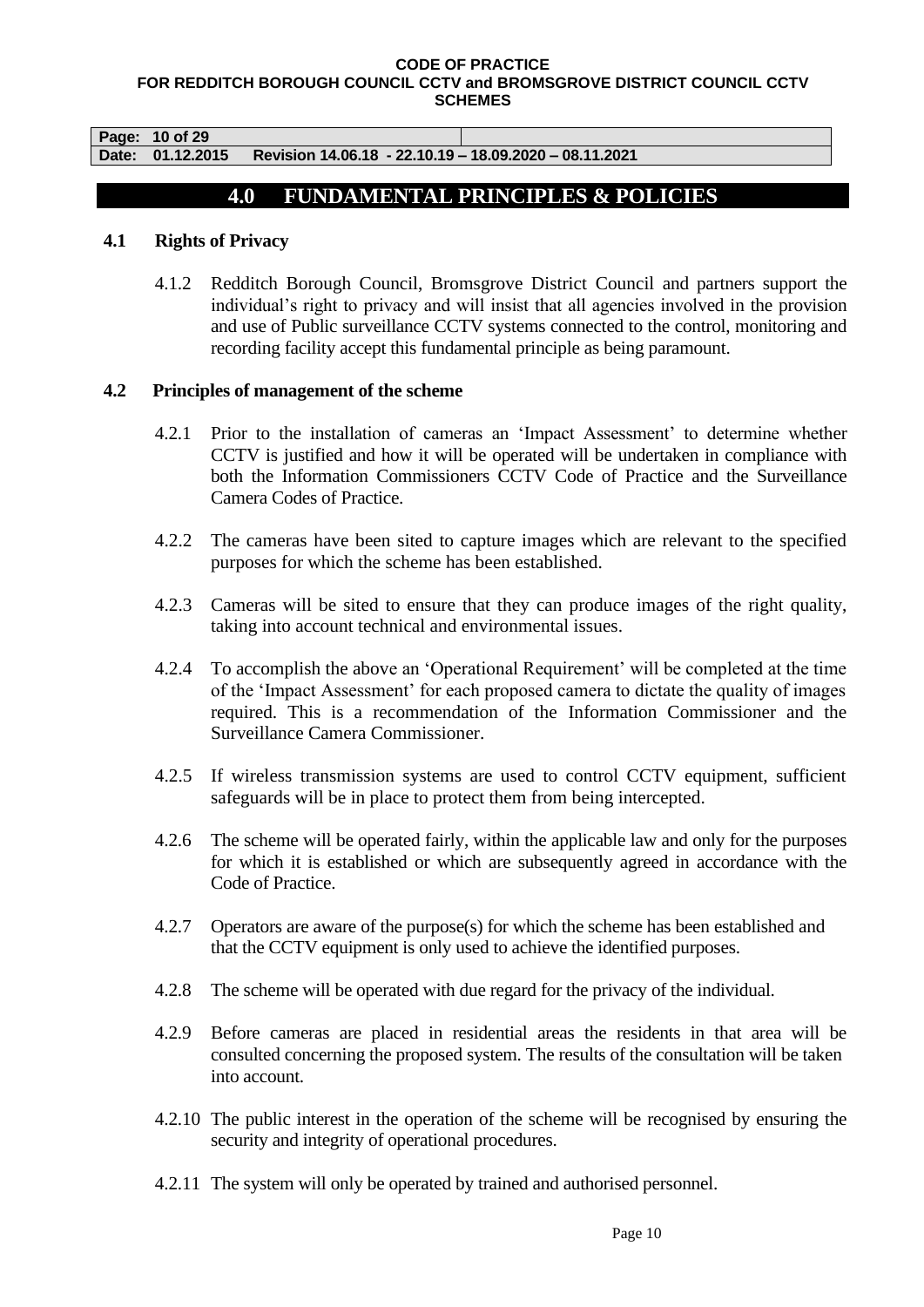| Page: 11 of 29   |                                                        |  |
|------------------|--------------------------------------------------------|--|
| Date: 01.12.2015 | Revision 14.06.18 - 22.10.19 - 18.09.2020 - 08.11.2021 |  |

## **4.3 Policy of the Scheme and Signage**

- 4.3.1 The scheme aims to provide surveillance of the public areas within the Redditch Borough Council and Bromsgrove District Council areas in order to fulfill the stated purposes of the scheme. The area protected by CCTV will be indicated by the presence of signs. The signs will be placed so that the public are aware that they are entering a zone which is covered by surveillance equipment. The signs will state the organisation responsible for the scheme, the purposes of the scheme and a contact telephone number.
- 4.3.2 Members of the public will be directed to the Council's website where the CCTV Privacy Notice can be viewed. Data will not be held for longer than necessary and disposal of information will be regulated. Privacy notices have been extended to include the following:
	- ID of data controller
	- ID of data Protection Officer
	- Purposes and legal basis of processing
	- Legitimate interests
	- Recipients of the data (where you share the images for the purposes in section 8.7.1 & 8.8)
	- international transfers
	- Retention period of the data
	- Right to request rectification
	- Right to withdraw consent
	- Right to complain to ICO
	- Consequences of failure to supply data
	- Existence of profiling and other automated processing

## **4.4 Point of contact**

Should the public wish to make contact with the owners of the scheme they may write to:

## **CCTV and Lifeline Manager**

Redditch Borough Council The Town hall Walter Stranz Square Redditch Worcestershire B98 8AH

The contact point will be available to members of the public during office hours. Enquirers will be provided with the relevant documentation.

## **4.5 Release of information to the public**

Information will be released to third parties, itemised in Section 8, who can show legitimate reasons for access. They will be required to request any information with reasons in writing and identify themselves. Information will only be released if the data captures identifiable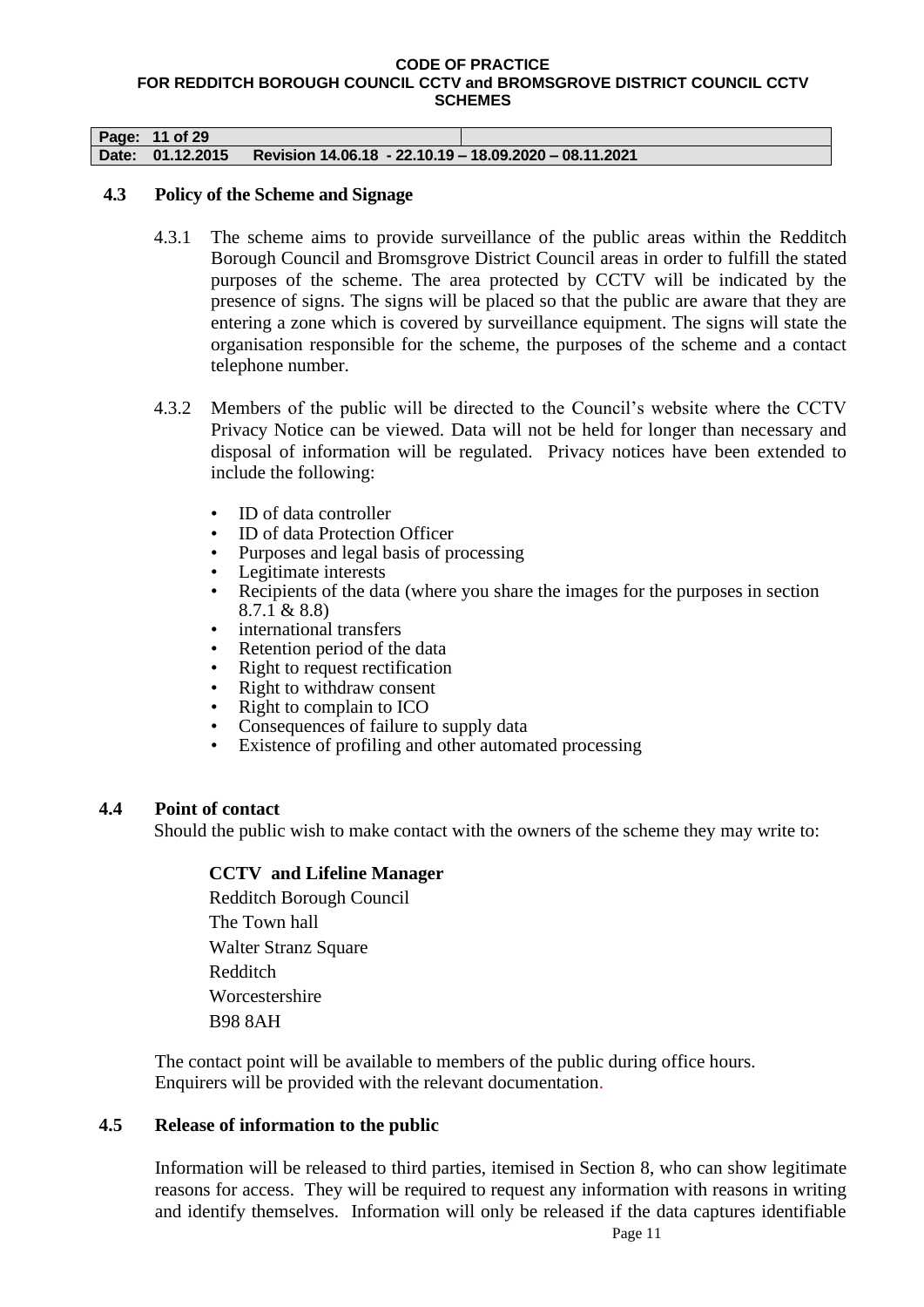| Page: 12 of 29   |                                                        |  |
|------------------|--------------------------------------------------------|--|
| Date: 01.12.2015 | Revision 14.06.18 - 22.10.19 - 18.09.2020 - 08.11.2021 |  |

individuals or information relating to individuals and the reasons are deemed acceptable, the request and release of information complies with current legislation and on condition that the information is not used for any other purpose than that specified.

Individuals may request to view information concerning themselves held on record in accordance with the Data Protection Act. The procedure is outlined in Section 8.9 of this Code of Practice.

## **4.6 Release of information to statutory prosecuting bodies**

The policy is to assist statutory prosecuting bodies such as the Police, and statutory authorities with powers to prosecute and facilitate the legitimate use of the information derived from the scheme. Statutory bodies may have access to information permitted for disclosure on application to the owner of the scheme or the manager/supervisor, provided the reasons and statement of purpose, accord with the objectives of the scheme and conditions outlined in section 8.0. The information will be treated as evidential exhibits.

## **4.7 Annual Policy Review**

There will be an annual policy review covering the following aspects:

- a) whether the purpose and objectives statements remain valid
- b) change in extent of the scheme
- c) contracts with suppliers
- d) a review of the data protection or legal requirements
- e) maintenance schedule and performance test of the system
- f) the annual report and statistics
- g) complaints procedure and evaluation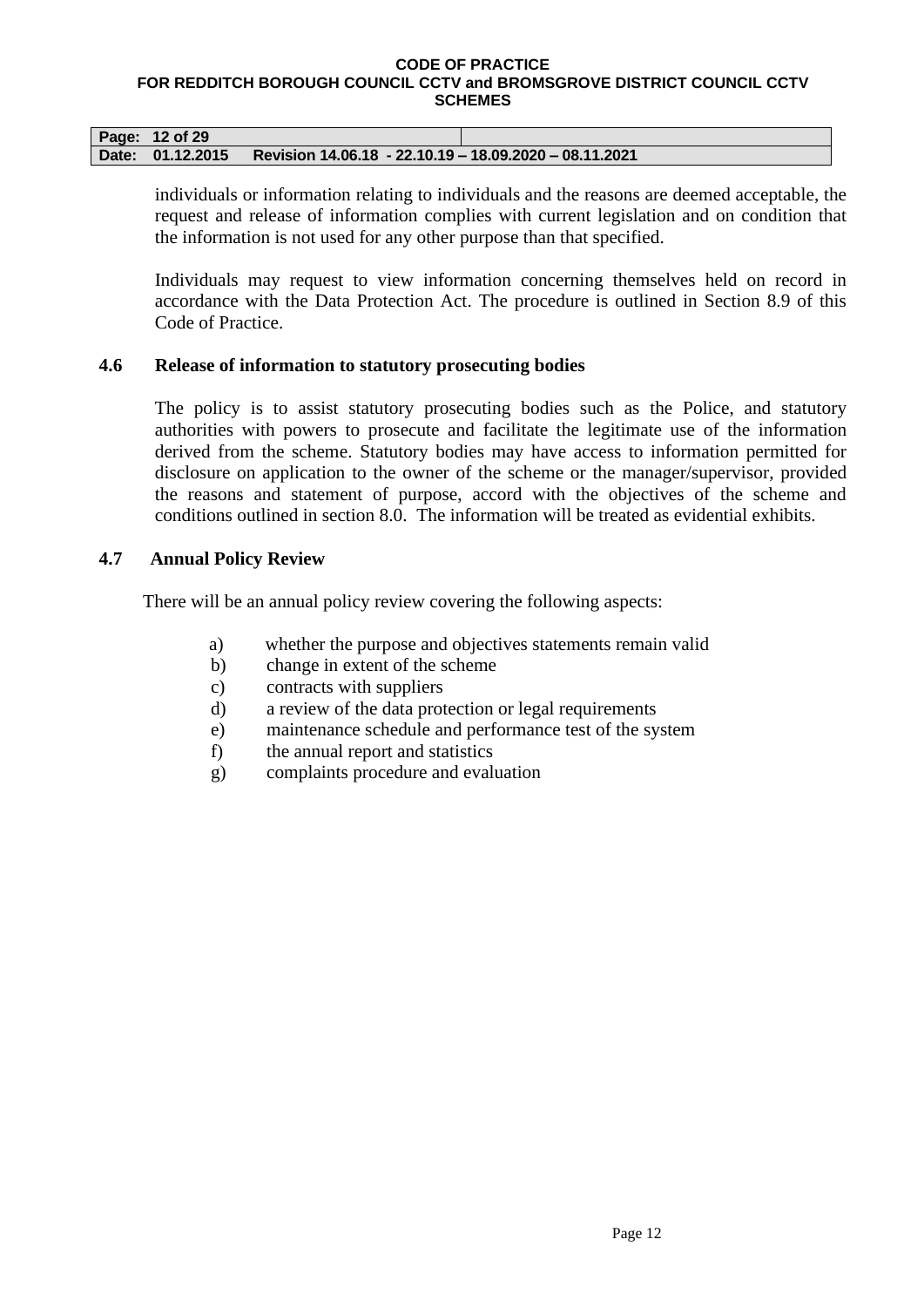**Page: 13 of 29** 

**Date: 01.12.2015 Revision 14.06.18 - 22.10.19 – 18.09.2020 – 08.11.2021**

# **5.0 DATA PROTECTION AND OTHER LEGISLATION**

## **5.1 Data Protection Registration**

The schemes are registered with the Data Protection Commissioner. Redditch Borough Council registration Number is Z5554276 and Bromsgrove Borough Council registration number is Z5192939. The scheme will be managed in accordance with the principles of the GDPR 2018. The Regulation encompasses six Data Protection Principles.

Article 5 of the GDPR requires that personal data shall be:

"a) processed lawfully, fairly and in a transparent manner in relation to individuals;

b) collected for specified, explicit and legitimate purposes and not further processed in a manner that is incompatible with those purposes; further processing for archiving purposes in the public interest, scientific or historical research purposes or statistical purposes shall not be considered to be incompatible with the initial purposes;

c) adequate, relevant and limited to what is necessary in relation to the purposes for which they are processed;

d) accurate and, where necessary, kept up to date; every reasonable step must be taken to ensure that personal data that are inaccurate, having regard to the purposes for which they are processed, are erased or rectified without delay;

e) kept in a form which permits identification of data subjects for no longer than is necessary for the purposes for which the personal data are processed; personal data may be stored for longer periods insofar as the personal data will be processed solely for archiving purposes in the public interest, scientific or historical research purposes or statistical purposes subject to implementation of the appropriate technical and organisational measures required by the GDPR in order to safeguard the rights and freedoms of individuals; and

f) processed in a manner that ensures appropriate security of the personal data, including protection against unauthorised or unlawful processing and against accidental loss, destruction or damage, using appropriate technical or organisational measures."

Article 5(2) requires that:

"the controller shall be responsible for, and be able to demonstrate, compliance with the principles."

Compliance can be demonstrated by adhering to and being audited as compliant to the Surveillance Camera Commissioner's Code of Practice. This includes robust procedures and training, an auditable trail for the viewing and releasing of data, use of Privacy Impact Assessments (PIA).

## **5.2 Human Rights Act 1998**

The system will be operated by or on behalf of two public authorities, the authorities have considered the wider human rights issues and in particular the implications of the European Convention on Human Rights, Article 8 (the right to respect for private and family life).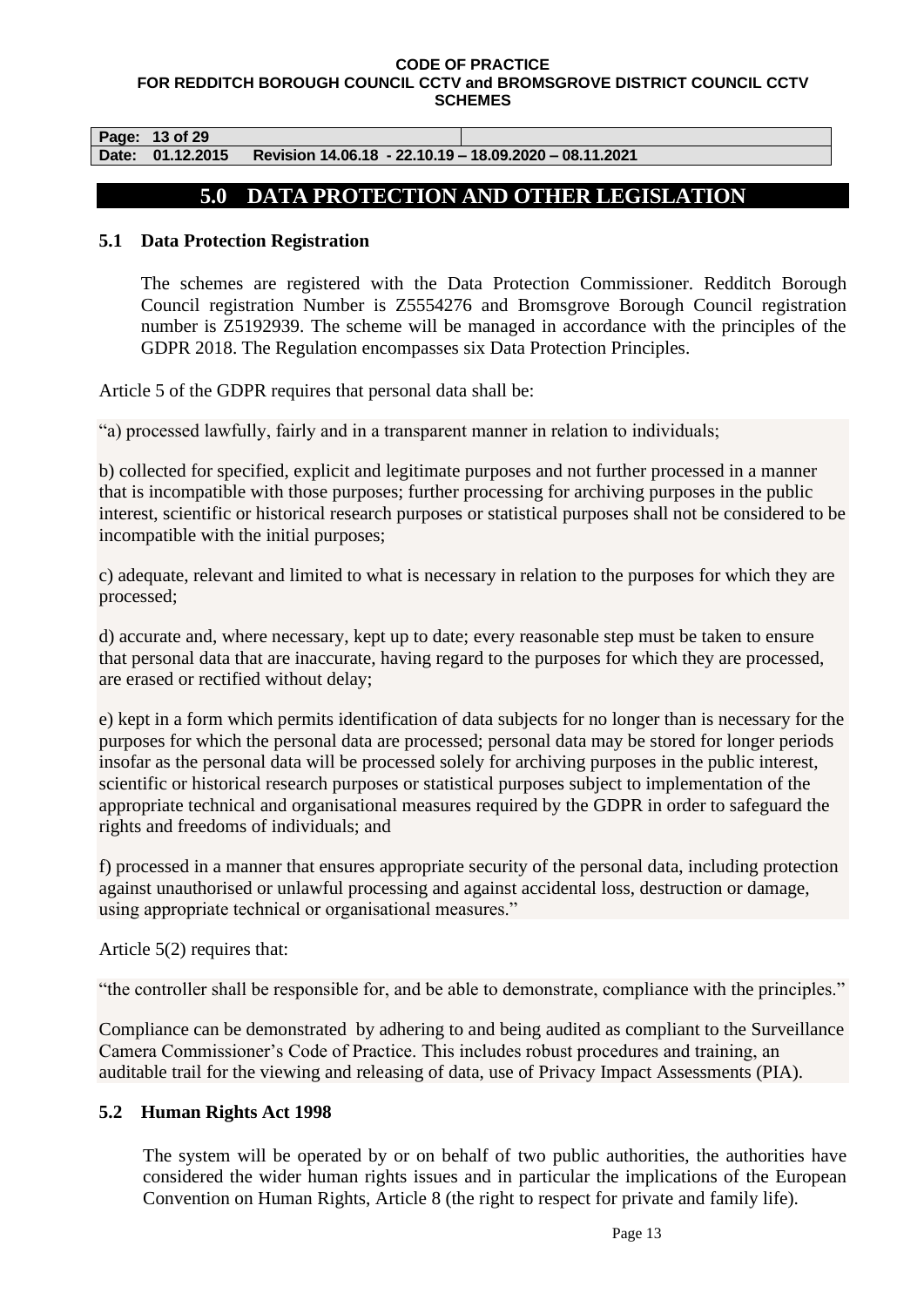| Page: 14 of 29 |                                                                         |  |
|----------------|-------------------------------------------------------------------------|--|
|                | Date: 01.12.2015 Revision 14.06.18 - 22.10.19 - 18.09.2020 - 08.11.2021 |  |

- 1 Everyone has the right to respect for his private and family life, his home and his correspondence.
- 2 There shall be no interference by a public authority with the exercise of this right except such as is in accordance with the law and is necessary in a democratic society in the interests of national security, public safety or the economic well-being of the country, for the prevention of disorder or crime, for the protection of health or morals, or for the protection of the rights and freedoms of others.

Therefore, to comply with Article 8 (1), and Article 8 (2) the CCTV Service will always considers the following:

Proportionality - Article 4.2.1, 4.2.2, 4.2.3 and 4.2.6 of the code of practice Legality - Article 4.2.7 and 4.2.8 of the code of practice Accountability - Article 4.2.10 and 4.2.11 of the code of practice Necessity/Compulsion - Article 4.2.3 of the code of practice

Any infringement by a public authority of another's rights must be justified.

If this is not the case then it will not be appropriate to use CCTV.

## **5.3 Criminal Procedures and Investigations Act 1996**

The Criminal Procedures and Investigations Act 1996 came into effect in April 1997 and introduced a statutory framework for the disclosure to defendants of material which the prosecution would not intend to use in the prosecution of its own case (known as unused material) but disclosure of unused material under the provisions of this Act should not be confused with the obligations placed on the data controller by Section 7 of the Data Protection Act 1998, (known as subject access).

## **5.4 Freedom of Information Act 2000**

If a request for images is received via a FOIA application and the person requesting is the subject, these will be exempt from the FOIA and will be dealt with under The Data Protection Principles.

Any other requests not involving identification of individuals can be disclosed but only if it does not breach the data protection principles.

## **5.5 Regulation of Investigatory Powers Act 2000**

## **Introduction**

The Regulation of Investigatory Powers Act 2000 came into force on 2<sup>nd</sup> October 2000. It places a requirement on public authorities listed in Schedule 1: Part 1 of the act to authorise certain types of covert surveillance during planned investigations.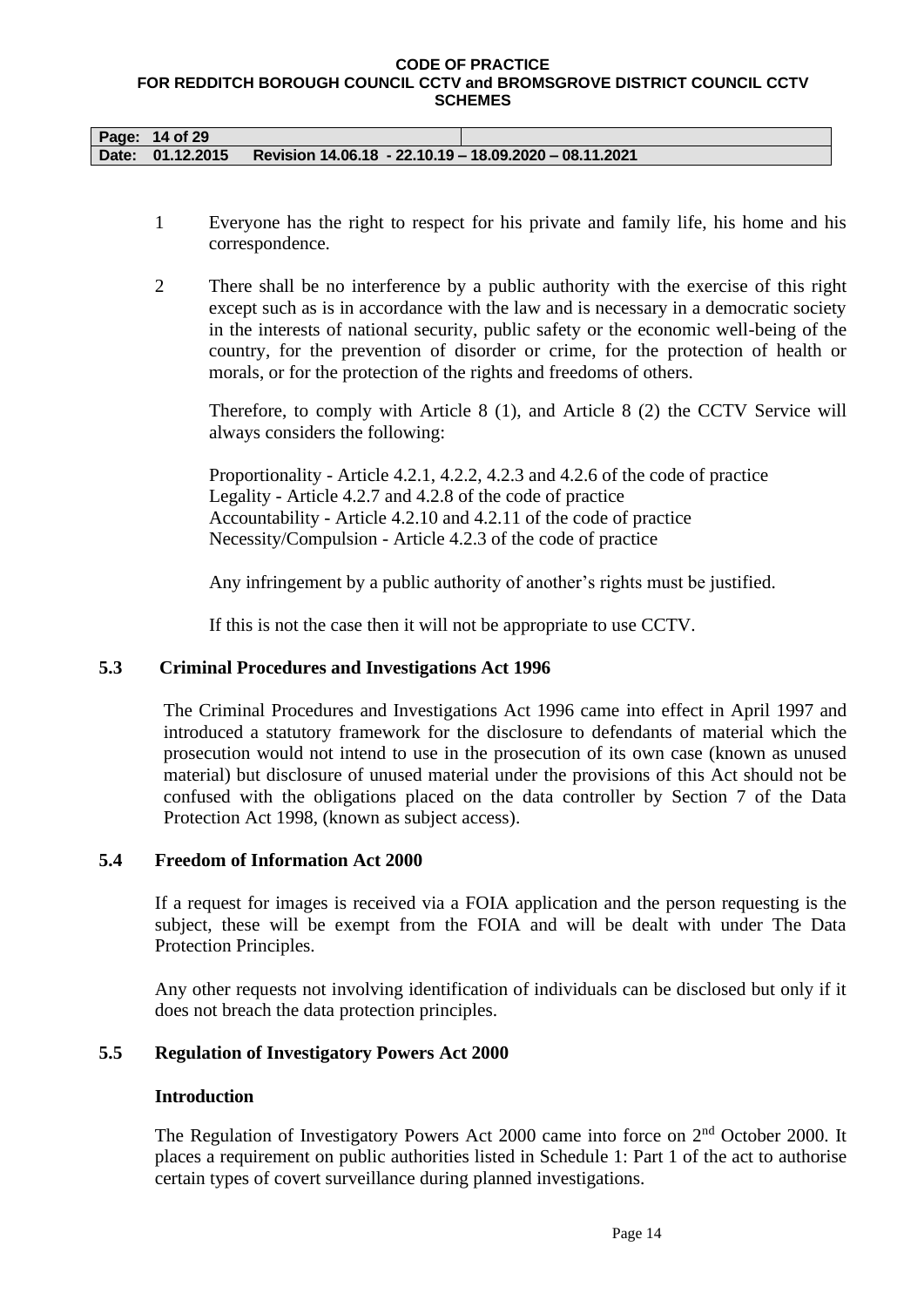| Page: 15 of 29   |                                                        |  |
|------------------|--------------------------------------------------------|--|
| Date: 01.12.2015 | Revision 14.06.18 - 22.10.19 – 18.09.2020 – 08.11.2021 |  |

### **Background**

General observation forms part of the duties of many law enforcement officers and other public bodies. Police officers will be on patrol at football grounds and other venues monitoring the crowd to maintain public safety and prevent disorder. Officers may also target a crime "hot spot" in order to identify and arrest offenders committing crime at that location. Trading standards or HM Customs & Excise officers might covertly observe and then visit a shop as part of their enforcement function to verify the supply or level of supply of goods or services that may be liable to a restriction or tax. Such observation may involve the use of equipment to merely reinforce normal sensory perception, such as binoculars, or the use of cameras, where this does not involve **systematic surveillance of an individual**. It forms a part of the everyday functions of law enforcement or other public bodies. This lowlevel activity will not usually be regulated under the provisions of the 2000 Act.

Neither do the provisions of the Act cover the normal, everyday use of **overt** CCTV surveillance systems. Members of the public are aware that such systems are in use, for their own protection, and to prevent crime*.* However, it had not been envisaged how much the Act would impact on specific, targeted use of public/private CCTV systems by 'relevant Public Authorities' covered in Schedule 1: Part1 of the Act, when used during their planned investigations.

The consequences of not obtaining an authorisation under this Part may be, where there is an interference by a public authority with Article 8 rights (invasion of privacy), and there is no other source of authority, that the action is unlawful by virtue of section 6 of the Human Rights Act 1998 (Right to fair trial) and the evidence obtained could be excluded in court under Section 78 Police & Criminal Evidence Act 1984.

The Act is divided into five parts. Part II is the relevant part of the act for CCTV. It creates a system of authorisations for various types of covert surveillance. The types of activity covered are "intrusive surveillance" and "directed surveillance". Both types of surveillance if part of a pre-planned operation will require authorisation from specified persons named in the Act. In addition, the reasons for such surveillance must be clearly indicated and fall within the criteria outlined by this legislation. A procedure is in place for regular reviews to be undertaken into authorisation.

The Redditch Borough Council and Bromsgrove District Council CCTV schemes will observe the criteria laid out in the legislative requirements.

Further information is available from the Home Office website:-

[https://www.gov.uk/government/publications/investigatory-powers-act-2016-codes-of](https://www.gov.uk/government/publications/investigatory-powers-act-2016-codes-of-practice)[practice](https://www.gov.uk/government/publications/investigatory-powers-act-2016-codes-of-practice)

## **5.6 Surveillance Camera Code of Practice**

The [Code](https://www.gov.uk/government/uploads/system/uploads/attachment_data/file/204775/Surveillance_Camera_Code_of_Practice_WEB.pdf) of Practice was a requirement of the Protection of Freedoms Act 2012 and sets out guidelines for CCTV and Automatic Number Plate Recognition (ANPR) systems to ensure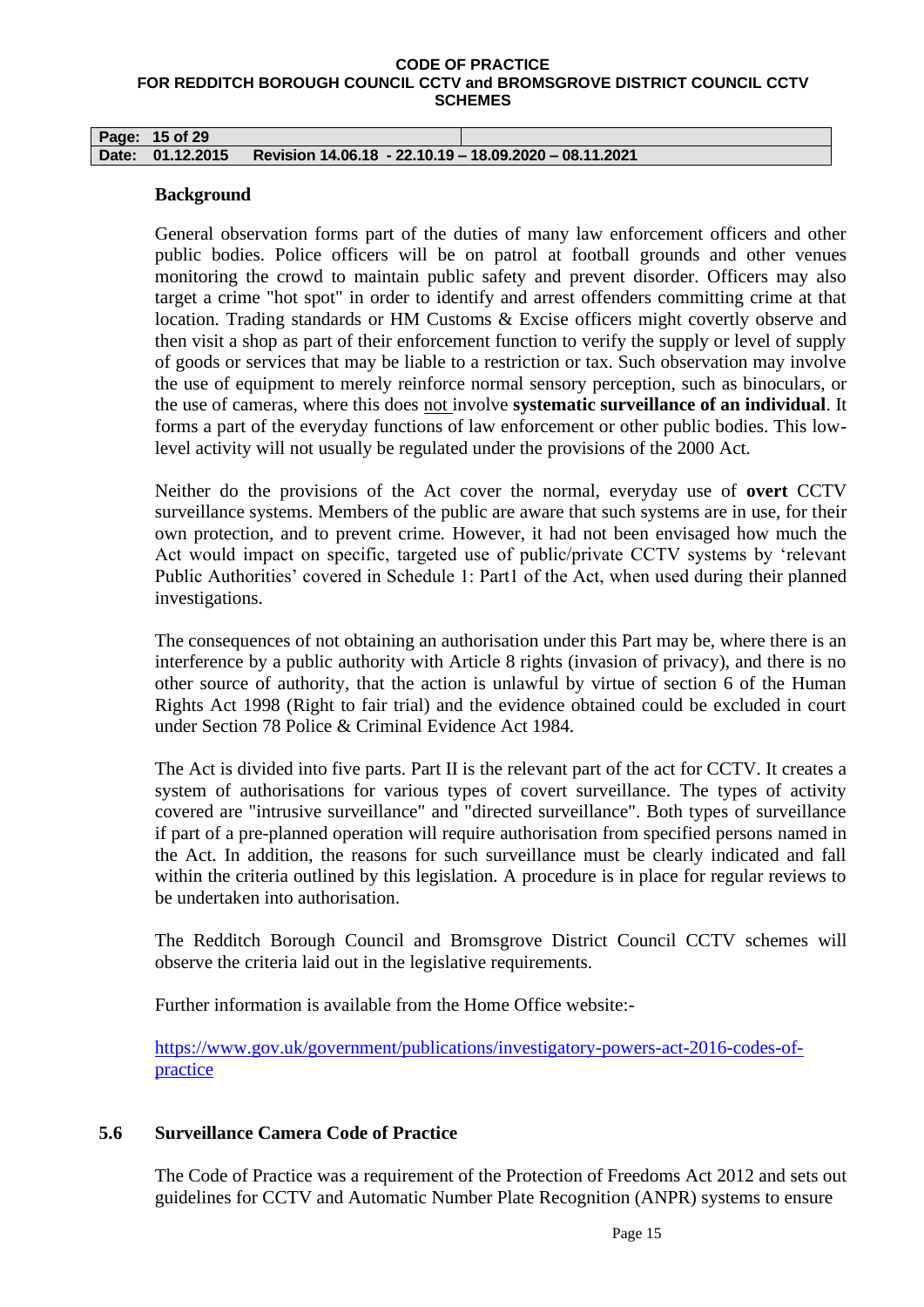#### **Page: 16 of 29 Date: 01.12.2015 Revision 14.06.18 - 22.10.19 – 18.09.2020 – 08.11.2021**

their use is open and proportionate and that they are able to capture quality images that give police a better chance to catch criminals and cut crime.

The code has been built upon 12 guiding principles, which provide a framework of good practice that includes existing legal obligations. Those existing obligations include the processing of personal data under the Data Protection Act 1998, a public authority's duty to adhere to the Human Rights Act 1998 and safeguards under the Regulation of Investigatory Powers Act 2000 associated with the use of directed and covert surveillance by a public authority. The use of a surveillance camera system must:

- 1. Always be for a specified purpose which is in pursuit of a legitimate aim and necessary to meet an identified pressing need
- 2. Take into account its effect on individuals and their privacy
- 3. Have as much transparency as possible, including a published contact point for access to information and complaints
- 4. Have clear responsibility and accountability for all surveillance activities including images and information collected, held and used
- 5. Have clear rules, policies and procedures in place and these must be communicated to all who need to comply with them
- 6. Have no more images and information stored than that which is strictly required
- 7. Restrict access to retained images and information with clear rules on who can gain access
- 8. Consider any approved operational, technical and competency standards relevant to a system and its purpose and work to meet and maintain those standards
- 9. Be subject to appropriate security measures to safeguard against unauthorised access and use
- 10. Have effective review and audit mechanisms to ensure legal requirements, policies and standards are complied with
- 11. Be used in the most effective way to support public safety and law enforcement with the aim of processing images and information of evidential value, when used in pursuit of a legitimate aim
- 12. Be accurate and kept up to date when any information is used to support a surveillance camera system which compares against a reference database for matching purposes.

Whilst the above principles are voluntary, Local Authorities must have regard to them and Redditch Borough Council and Bromsgrove District Council will work to achieve continued compliance with the requirements. Information and a copy of the Codes can be found on <https://www.gov.uk/government/publications/surveillance-camera-code-of-practice>

## **5.7 Crime & Courts Act 2013**

The Crime and Courts Act became law on 1<sup>st</sup> October 2013 and replaced the Serious Organised Crime and Police Act 2005. CCTV Control Rooms are under Section 7 of the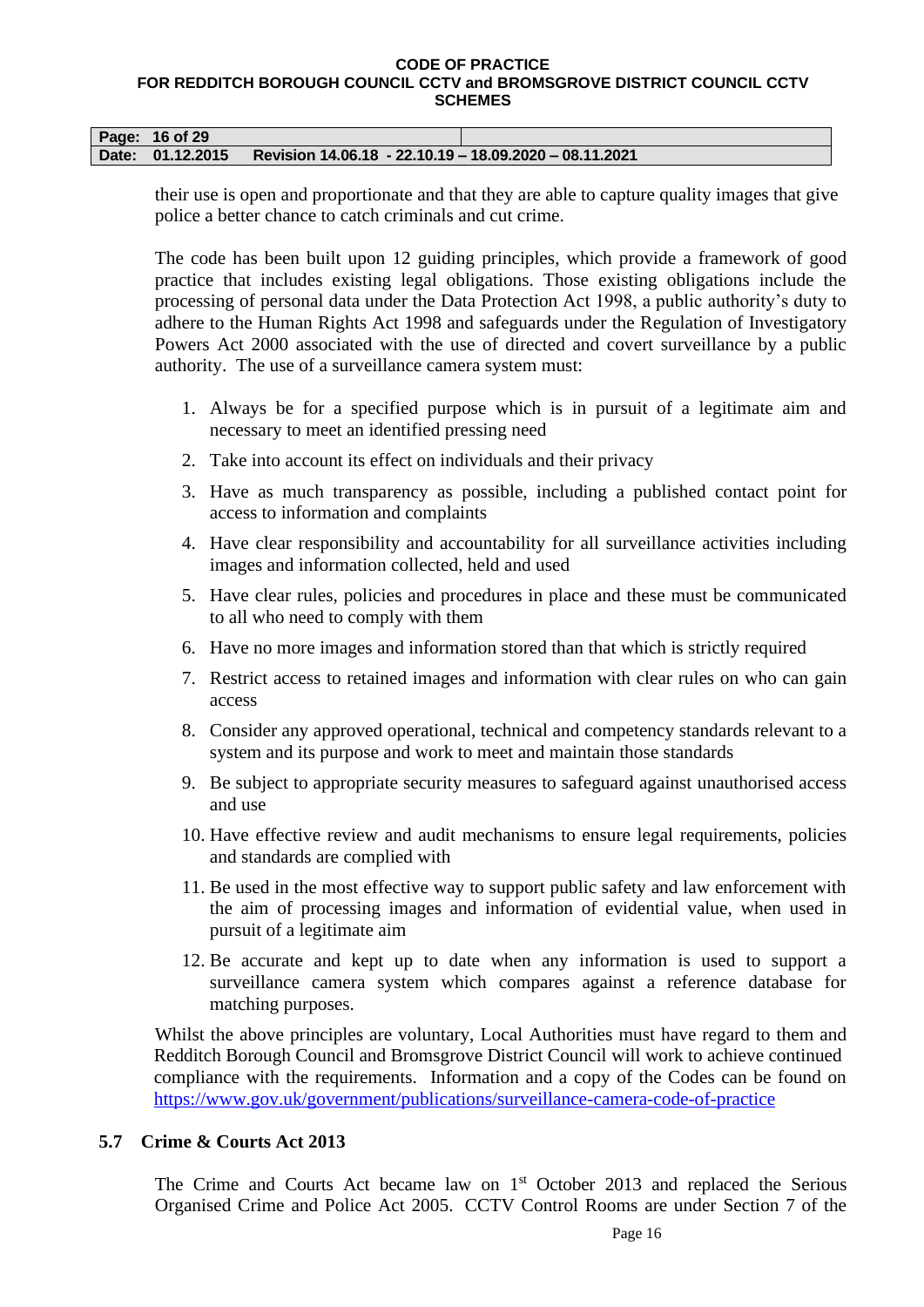| Page: 17 of 29   |                                                        |  |
|------------------|--------------------------------------------------------|--|
| Date: 01.12.2015 | Revision 14.06.18 - 22.10.19 – 18.09.2020 – 08.11.2021 |  |

Crime & Courts Act 2013 required by law to share information (CCTV images) to the National Crime Agency (NCA). If a request is received from the NCA then the Redditch Borough Council and Bromsgrove District Council CCTV Control room MUST comply with the request and provide the data.

*Section 7, Subsection (3)* provides information obtained by the NCA in connection with the exercise of any NCA function may be used by the NCA in connection with the exercise of any other NCA function. For example, information obtained in the course of gathering criminal intelligence may be used in connection with NCA's crime reduction function.

*Section 7, Subsection (4)* provides that the NCA may disclose information in connection with the exercise of any NCA function if the disclosure is for any "permitted purpose" as defined within Section 16(1) of the Act. This would apply in situations where, for example, the NCA has received information on suspected criminal activity (such as a 'Suspicious Activity Report' – which help banks and financial institutions protect themselves and their reputation from criminals and help law enforcement to track down and arrest them) and has decided to share this information with an organisation or person outside the NCA (such as a financial institution) for the purpose of preventing or detecting crime.

**NOTE: any information which falls within the scope of RIPA Act 2000 will still require the necessary authority prior to the release of images.**

## **6.0 ACCOUNTABILITY**

**6.1** Redditch Borough Council and Bromsgrove District Council and the Partners support the principle that the community at large should be satisfied that the Public surveillance CCTV systems are being used, managed and controlled in a responsible and accountable manner and that in order to meet this objective there will be independent assessment and scrutiny. It is the responsibility of all parties to maintain a continuous review of it's integrity, security, procedural efficiency, methods of operation and retention and release of data.

## **6.2 Hierarchy of Responsibilities**

### 6.2.1 **The Owners**

The owners shall be responsible for policy, effective management and public relations of the scheme. They shall produce a written policy and be responsible for its implementation. This shall be carried out in consultation with users of the scheme and provide for the release of information relating to the operation of the system. The owner is responsible for dealing with complaints, and ensuring a fair system of staff selection and recruitment is adopted for staff employed in the control and monitoring environment. The role of owner also includes all statutory responsibilities including the role of "data controller" as prescribed by the Data Protection Act.

## 6.2.2 **The Manager**

The manager or designated member of staff should undertake regular reviews of the documented procedures to ensure that the provisions of this Code are being complied with. These should be reported back to the owner of the scheme. To facilitate this,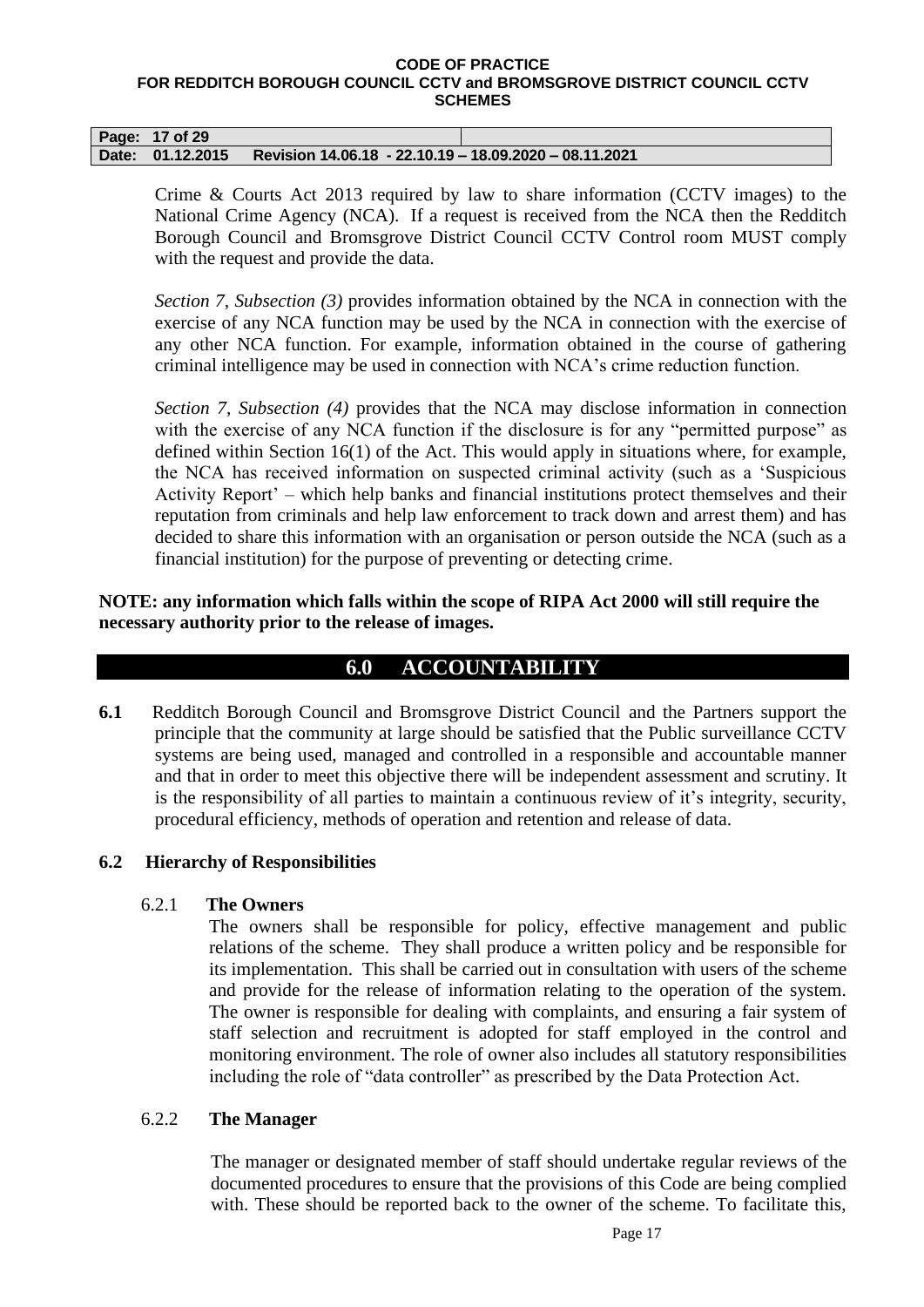| Page: 18 of 29   |                                                        |  |
|------------------|--------------------------------------------------------|--|
| Date: 01.12.2015 | Revision 14.06.18 - 22.10.19 – 18.09.2020 – 08.11.2021 |  |

regular minuted meetings will be held with the Team Leader to go through the points listed below:-

The manager is the person who has direct control of the scheme and as such he/she will have authority for the following

Staff management Observance of the policy and procedural practices Release of data to third parties who have legal right to copies Control and security clearance of visitors Security and storage of data Security clearance of persons who request to view data Release of new and destruction of old data Liaison with police and other agencies Maintenance of the quality of recording and monitoring equipment

The manager should retain responsibility for the implementation of procedures to ensure that the system operates according to the purposes for which it was installed and in accordance with the objectives identified for the system.

The manager shall also ensure that on a day-to-day basis all equipment is working correctly and that the operators of the scheme comply with the Code of Practice and Procedural Manual. Dealing with breaches of the codes and disciplinary measures shall lie with the manager.

## 6.2.3 **The Team Leader**

The team leader has a responsibility to ensure that at all times the system is operated in accordance with the policy and all procedural instructions relating to the system, and for bringing to the immediate attention of the manager any matter affecting the operation of the system, including any breach or suspected breach of the policy, procedural instructions, security of data or confidentially. In the Managers absence the Team Leader will have responsibility for:

Release of data to third parties who have legal right to copies Control and security clearance of visitors Security and storage of data Security clearance of persons who request to view data Release of new Media Liaison with police and other agencies

The team leader should ensure that at all times operators carry out their duties in an efficient and responsible manner, in accordance with the objectives of the scheme. This will include regular checks and audit trails to ensure that the documentation systems in place are working effectively. These systems include:

The media log The incident log Witness statements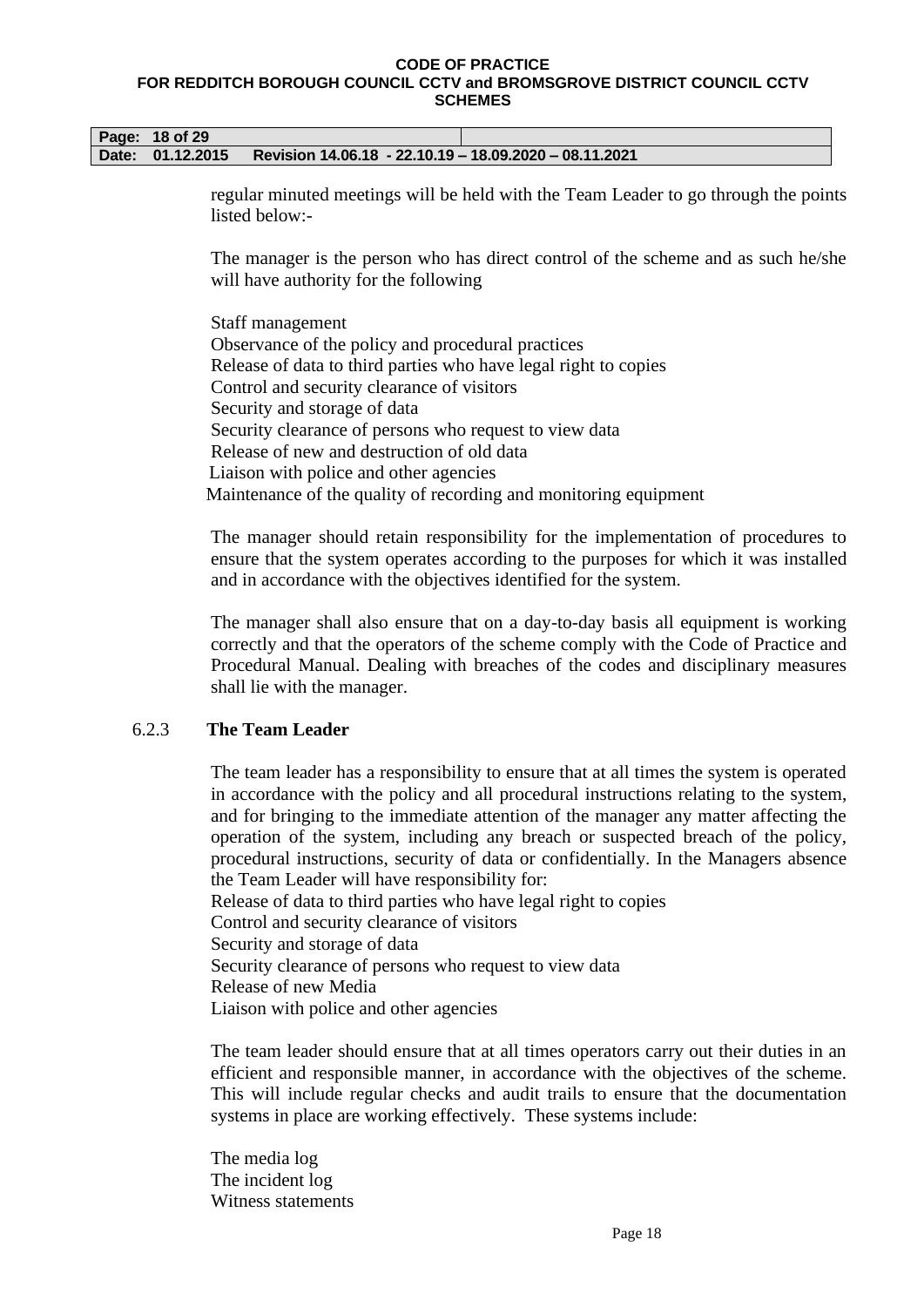#### **Page: 19 of 29 Date: 01.12.2015 Revision 14.06.18 - 22.10.19 – 18.09.2020 – 08.11.2021**

Faults and maintenance log The security of data Audit logs Authorisation of visitors

The team leader should ensure operators comply with Health and Safety Regulations.

## 6.2.4 **The Operators**

The operators will be responsible for complying with the code of practice and procedural manual. They have a responsibility to respect the privacy of the individual, understand and comply with the objectives of the scheme. They are required to be proficient in the control and the use of the CCTV camera equipment, recording and playback facilities, media erasure, and maintenance of all logs. The information recorded must be accurate, adequate and relevant to the purpose of the scheme. They should immediately bring to the attention of the Team Leader any equipment defect that may occur, and report in accordance with procedures.

In the Managers/Team Leaders absence the Operator will have responsibility for:

Release of data to third parties who have legal right to copies Control and security clearance of visitors Security and storage of data Security clearance of persons who request to view data Release of new Media Liaison with police and other agencies

## 6.2.5 **Contractor's Responsibilities**

There is one contractor responsible for Maintenance of CCTV equipment.

The response provided by the contractor is subject of a written contract and records of responses are maintained

## **6.3 Accountability**

The manager/team leader shall be accountable to the owner of the scheme and will provide periodic progress reports on the scheme. The manager/Team Leader will resolve technical and operational matters.

Failure of the operators to comply with the procedures and code of practice should be dealt with by the manager/team leader. Person(s) misusing the system will be subject to disciplinary or legal proceedings in accordance with Council policy.

## **6.4 Overview report**

A report of the scheme will be undertaken by an independent consultancy appointed by the owner to evaluate the effectiveness of the system every 5 years. This will include annual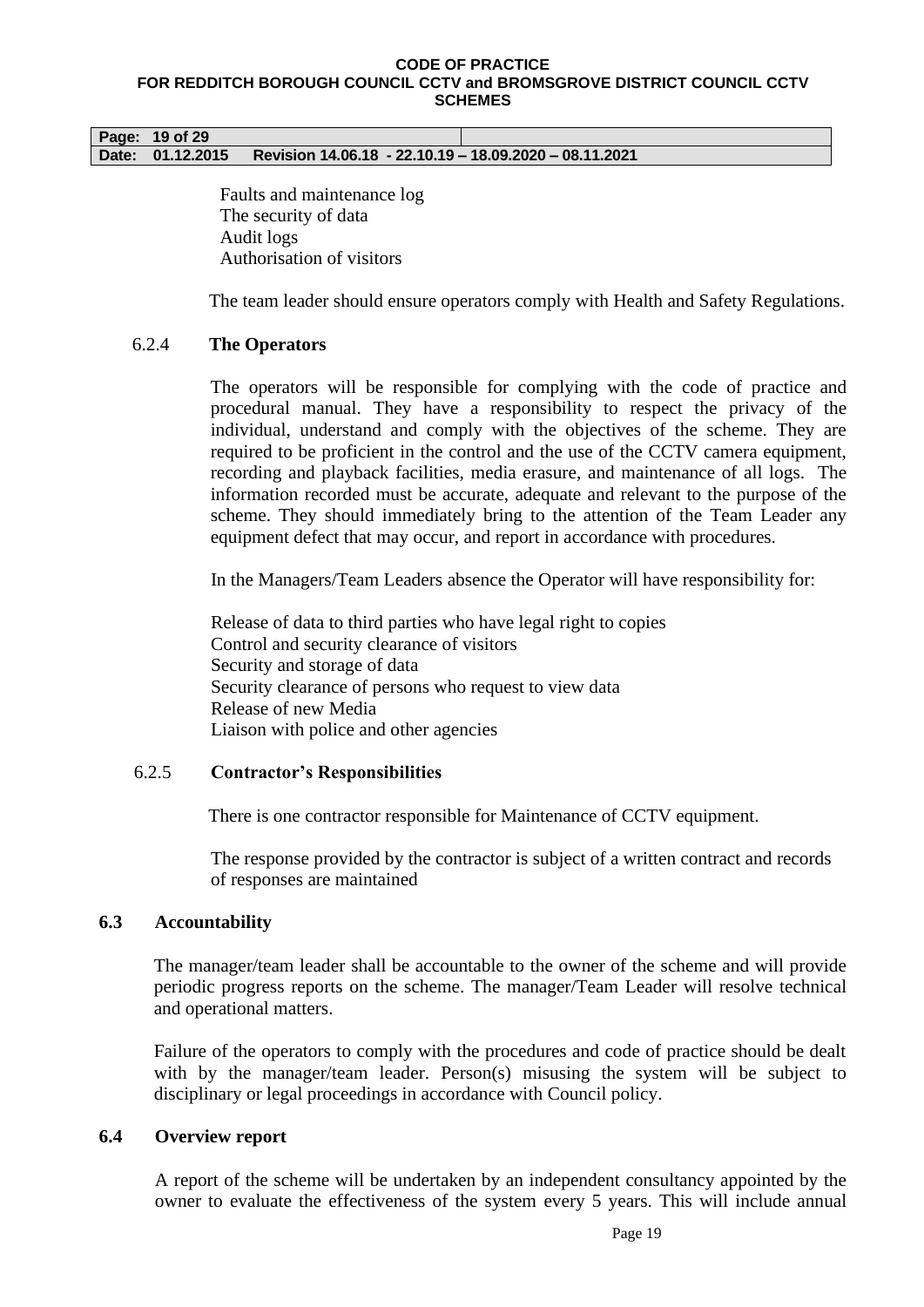| Page: 20 of 29   |                                                        |  |
|------------------|--------------------------------------------------------|--|
| Date: 01.12.2015 | Revision 14.06.18 - 22.10.19 - 18.09.2020 - 08.11.2021 |  |

reviews of the scheme's operation, performance and working practices and, where appropriate make recommendations for improvements. The results will be assessed against the stated purposes of the scheme. If the scheme is not achieving its purpose modification and other options will be considered.

The results of the assessment will be made availableto the public through Redditch Borough Council and Bromsgrove District Council.

The Information Commissioner's CCTV Code of Practice and Surveillance Camera Code of Practice stipulates that the system should be reviewed annually to determine whether CCTV continues to be justified. They further state that it is necessary to establish the system's effectiveness to ensure that it is still doing what it was intended to do. It is does not achieve its purpose, it should be stopped or modified.

The report should include the following;

- a) a description of the scheme and the geographical area(s) of operation.
- b) the scheme's policy statement.
- c) the objective and scope of the scheme.
- d) any changes to the operation or management of the CCTV scheme;
- e) any changes that have been made to the policy.
- f) any proposals to expand or reduce the operation of the scheme; and
- g) the scheme's aims and objectives for the next 12 months.

The report should also provide details of the scheme's achievements during the previous 12 months. The details of the scheme's performance should include:

- 1) the number of incidents recorded by the scheme.
- 2) the number of incidents reported to the law enforcement agencies and, where appropriate, other bodies, e.g. the local authority;
- 3) an assessment of the scheme's impact on crime levels and types of crime in the area covered by it; and
- 4) an assessment of the scheme's impact on its objectives, including:
	- the number of privacy impact assessments completed;
	- the number of reviews of footage by police and authorized agencies; and
	- the number of incidents per camera for the previous twelve months.

## **6.5 Complaints**

A member of the public wishing to make a complaint about the system may do so through Redditch Borough Council or Bromsgrove District Council's complaint procedure. Copies of the complaints procedure are available from the below address.

## **CCTV and Lifeline Manager**

Redditch Borough Council The Town hall, Walter Stranz Square,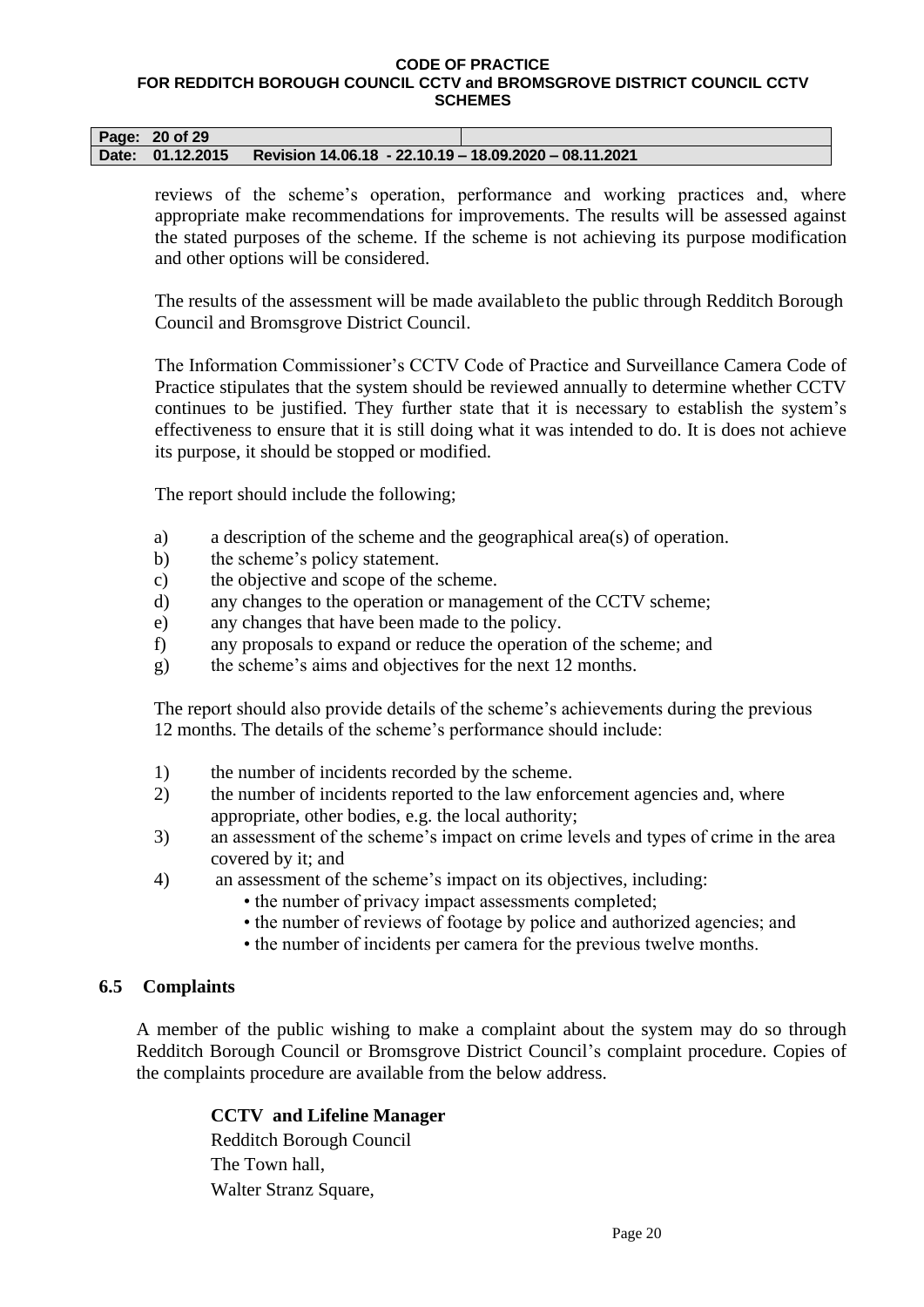**Page: 21 of 29 Date: 01.12.2015 Revision 14.06.18 - 22.10.19 – 18.09.2020 – 08.11.2021**

> Redditch, Worcestershire. B98 8AH

 A complaints procedure has been documented. A record of the number of complaints or enquiries received will be maintained together with an outline of the action taken.

A report on the numbers of complaints will be collated by the systems manager or designated member of staff in order to assess public reaction to, and opinion of, the use of the system. The annual report will contain details of the numbers of complaints received, the time taken to acknowledge and respond to complaints, the method of receiving and handling complaints and the degree of satisfaction in handling complaints.

## **6.6 Personnel**

## 6.6.1 **Employment**

All operators will be employed according to the Council's Recruitment and Selection Policy.

## 6.6.2 **Training**

All operators are or will be trained to the criteria required by the private Security Industry Act 2001 and licensed by the Security Industry Authority for Public Space Surveillance systems

All persons employed to act as operators of the system are trained to the highest available industry standard. Training has been completed by suitably qualified persons and has included:

Terms of employment The use of all appropriate equipment The operation of the systems in place The management of recorded material including requirements for handling and storage of material needed for evidential purposes. All relevant legal issues including Data Protection and Human Rights Progression to nationally recognized qualifications Recognise and understanding privacy and disclosure issues The disciplinary policy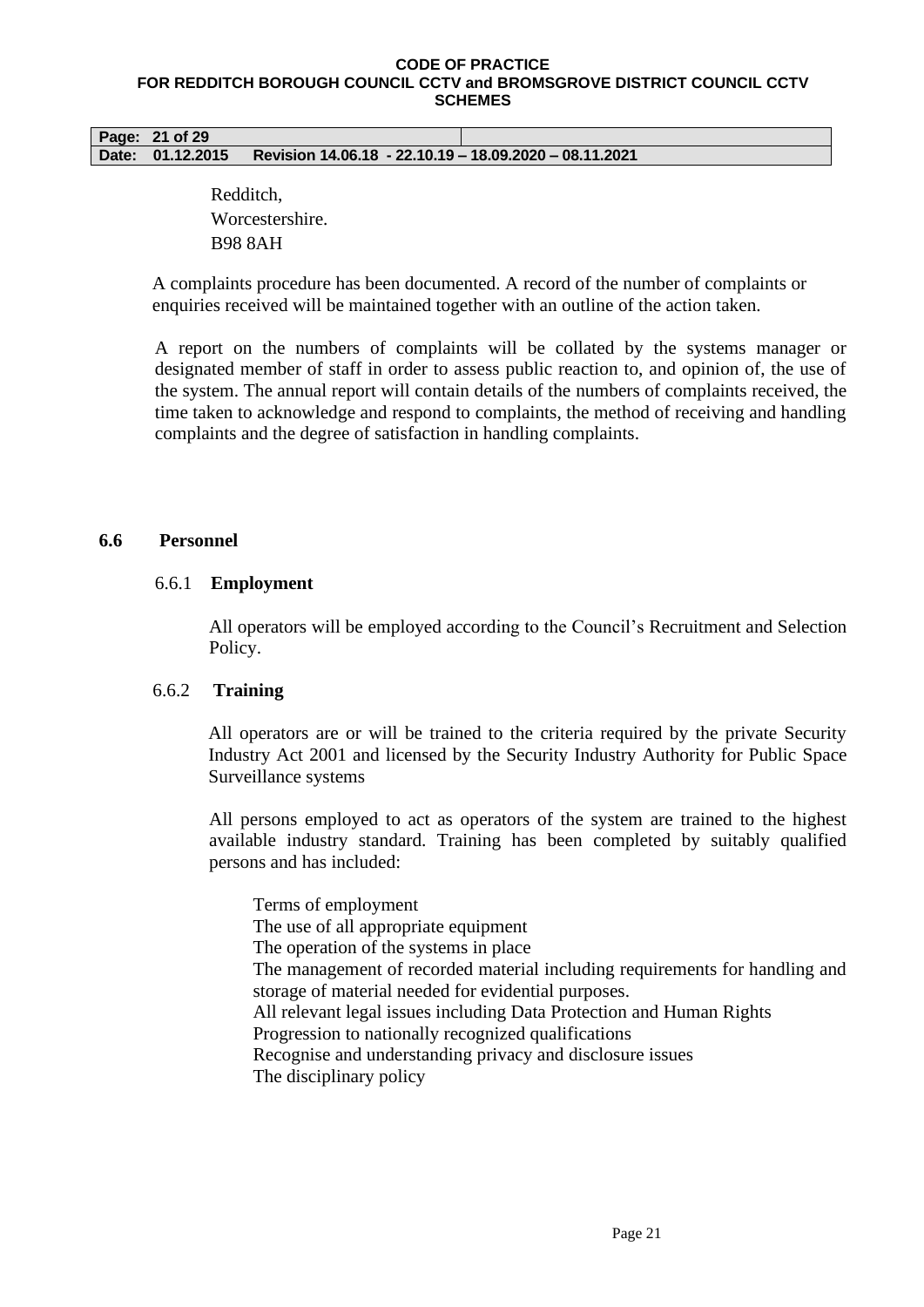**Page: 22 of 29** 

**Date: 01.12.2015 Revision 14.06.18 - 22.10.19 – 18.09.2020 – 08.11.2021**

## **7.0 CONTROL ROOM MANAGEMENT AND OPERATION**

## **7.1 Access to Control Room**

- 7.1.1 Access to the monitoring area will be strictly controlled. Security of the Control Room shall be maintained at all times.
- 7.1.2 Only those persons with a legitimate purpose will be permitted access to the control and Monitoring Centre.
- 7.1.3 The Manager/Team Leader or in their absence the operator, is authorised to determine who has access to the monitoring area. This will normally be:

Operating staff

The manager/team leader

Police officers requiring to view images of a particular incident, or collecting/returning media being considered for intelligence or evidential purposes. These visits will take place by prior appointment.

Engineers and cleaning staff (These people will receive supervision throughout their visit)

Independent Inspectors appointed under this Code of Practice may visit the control room without prior appointment.

Organised visits by authorised persons in controlled circumstances

All visitors to the monitoring area, including Police Officers, will be required to sign a visitors log and a declaration of confidentiality.

## **7.2 Response to an incident**

7.2.1 The Procedural Manual details:

What action should be taken Who should respond The time scale for response The times at which the observation should take place

7.2.2 A record of all incidents will be maintained in the incident log. Information will include anything of note that may be useful for investigative or evidential purposes.

### **7.3 Who makes the response and the timescale**

Incidents of a criminal nature will be reported to the West Mercia Police. The response will be made by the Police Service in accordance with their policies.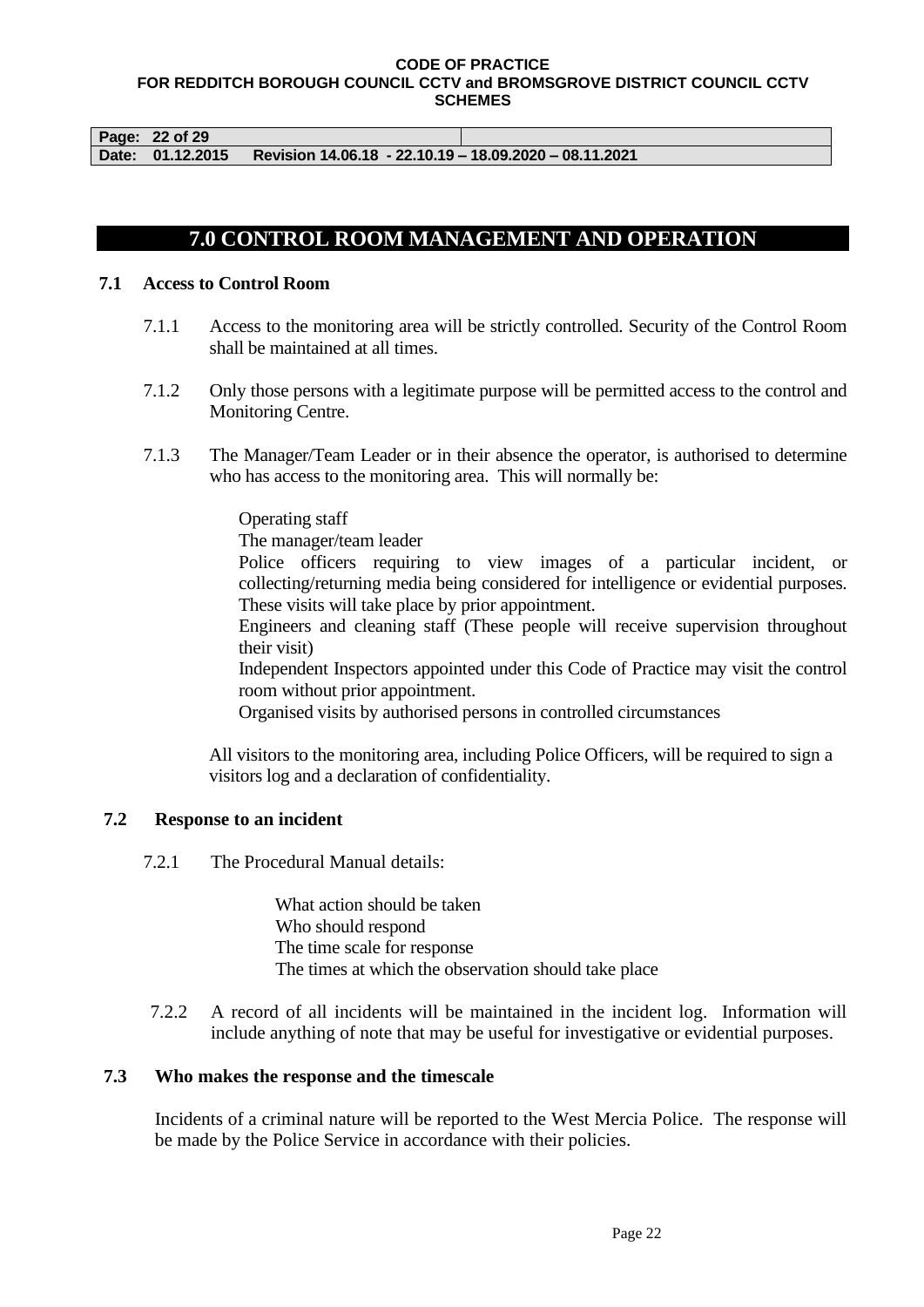| Page: 23 of 29   |                                                        |  |
|------------------|--------------------------------------------------------|--|
| Date: 01.12.2015 | Revision 14.06.18 - 22.10.19 - 18.09.2020 - 08.11.2021 |  |

## **7.4 Observation and recording of incidents**

Recording will be throughout the 24 hour period in real time. Wherever possible the system will be monitored 24 hours a day. In the event of an incident being identified there will be particular concentration on the scene.

## **7.5 A successful response**

7.5.1 The criteria for measuring a successful response are:

A good observational record of the incident A short time scale for response to the incident Identification of a suspect The prevention or minimisation of injury or damage Reduction of crime and disorder Improving public safety Restoration of tranquillity

## **7.6 Operation of the System by the Police**

- a) There is a transmission link from the Monitoring Centre to the Operational Command Centre (OCC) at Police Head Quarters and this enables live images to be viewed by the police.
- b) In very extreme circumstances such as a major incident a request may be made for the Police to take total control of the system in its entirety, including the staffing of the Monitoring Centre and personal control of all associated equipment; to the exclusion of all representatives of the system owners. A request for total exclusive control must be made in writing by a Police Officer not below the rank of Superintendent (or designated deputy).

 Once the police undertake any of the above they become responsible under the Data Protection Act.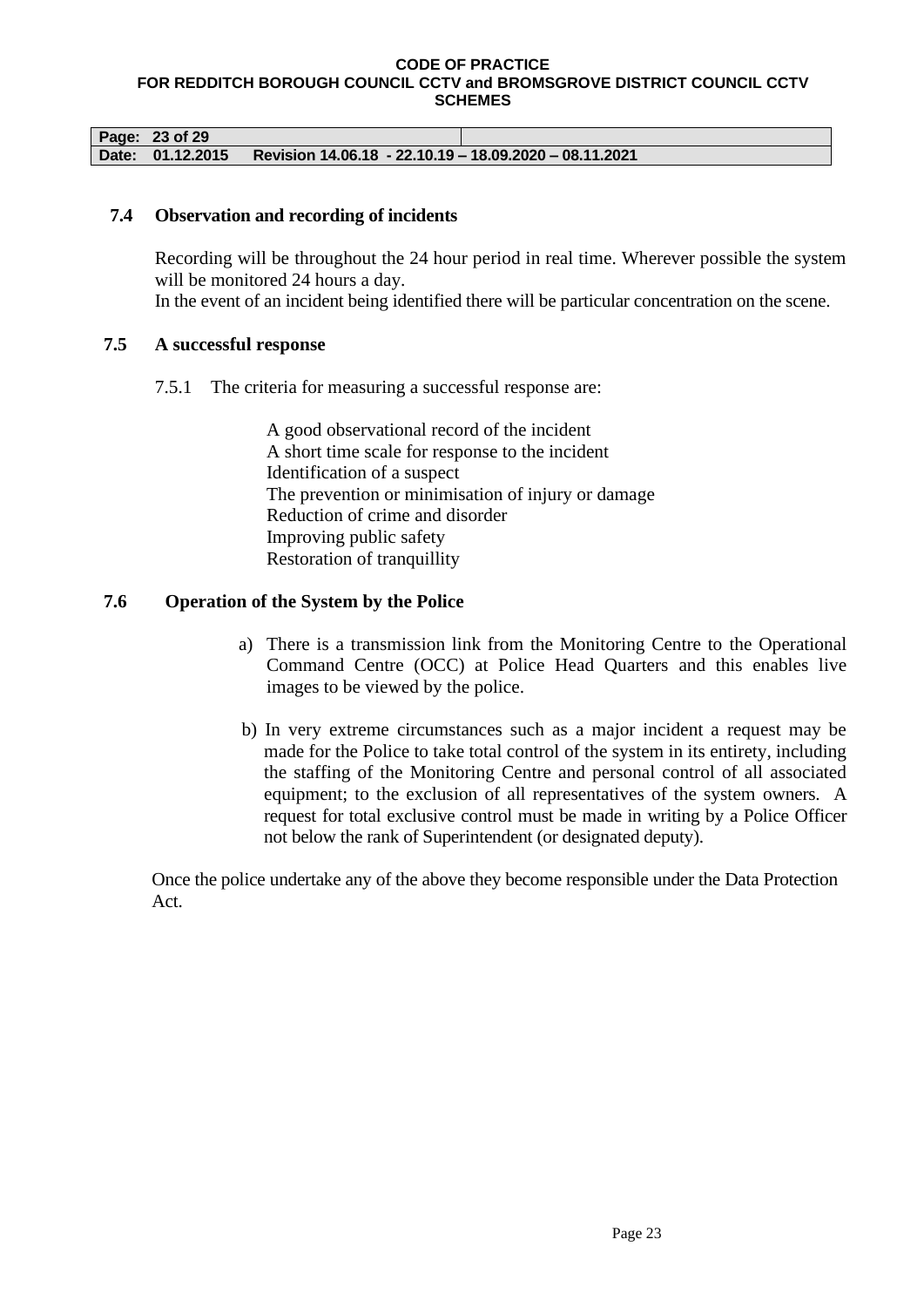**Page: 24 of 29** 

**Date: 01.12.2015 Revision 14.06.18 - 22.10.19 – 18.09.2020 – 08.11.2021**

# **8.0 PRIVACY AND DISCLOSURES ISSUES**

## **8.1 Privacy**

 **Cameras should not be used to infringe the individual's rights of privacy. The cameras generally are sited where they will not be capable of viewing any residential properties. If it is found there is a possibility that cameras would intrude in private areas, privacy zones will be programmed into the cameras where possible and CCTV operators trained to recognise privacy issues.** 

## **8.2 Disclosure Policy**

- 8.2.1 The following principles must be adhered to:
	- a) All employees will be aware of the restrictions set out in this Code of Practice in relation to access to, and disclosure of, recorded images.
	- b) Images not required for the purposes of the scheme will not be retained longer than necessary. However, on occasions it may be necessary to retain images for longer period, where a law enforcement body is investigating a crime to give them the opportunity to view the images as part of an active investigation.
	- c) The Data controller will only disclose to third parties who intend processing the data for purposes which are deemed compatible with the objectives of the CCTV scheme.
	- d) Monitors displaying images from areas in which individuals would have an expectation of privacy will not be viewed by anyone other than authorised employees of the user of the equipment.
	- e) Recorded material will only be used for the purposes defined in the Objectives of the Scheme.
	- f) Access to recorded material will be in accordance with policy and procedures.
	- g) Information will not be disclosed for commercial purposes and entertainment purposes.
	- h) All access to the medium on which the images are recorded will be documented.
	- i) Access to recorded images will be restricted to those staff who need to have access in order to achieve the purpose(s) of using the equipment.
	- j) Viewing of the recorded images should take place in a restricted area.
- 8.2.2Before data is viewed by a third party the manager should be satisfied that data is:
	- a) The subject of a complaint or dispute that is unanswered
	- b) The original data and the audit trail is maintained throughout
	- c) Not part of a current criminal investigation by the Police, or likely to be so
	- d) Not part of a civil proceeding or likely to be so
	- e) Not removed or copied without proper authority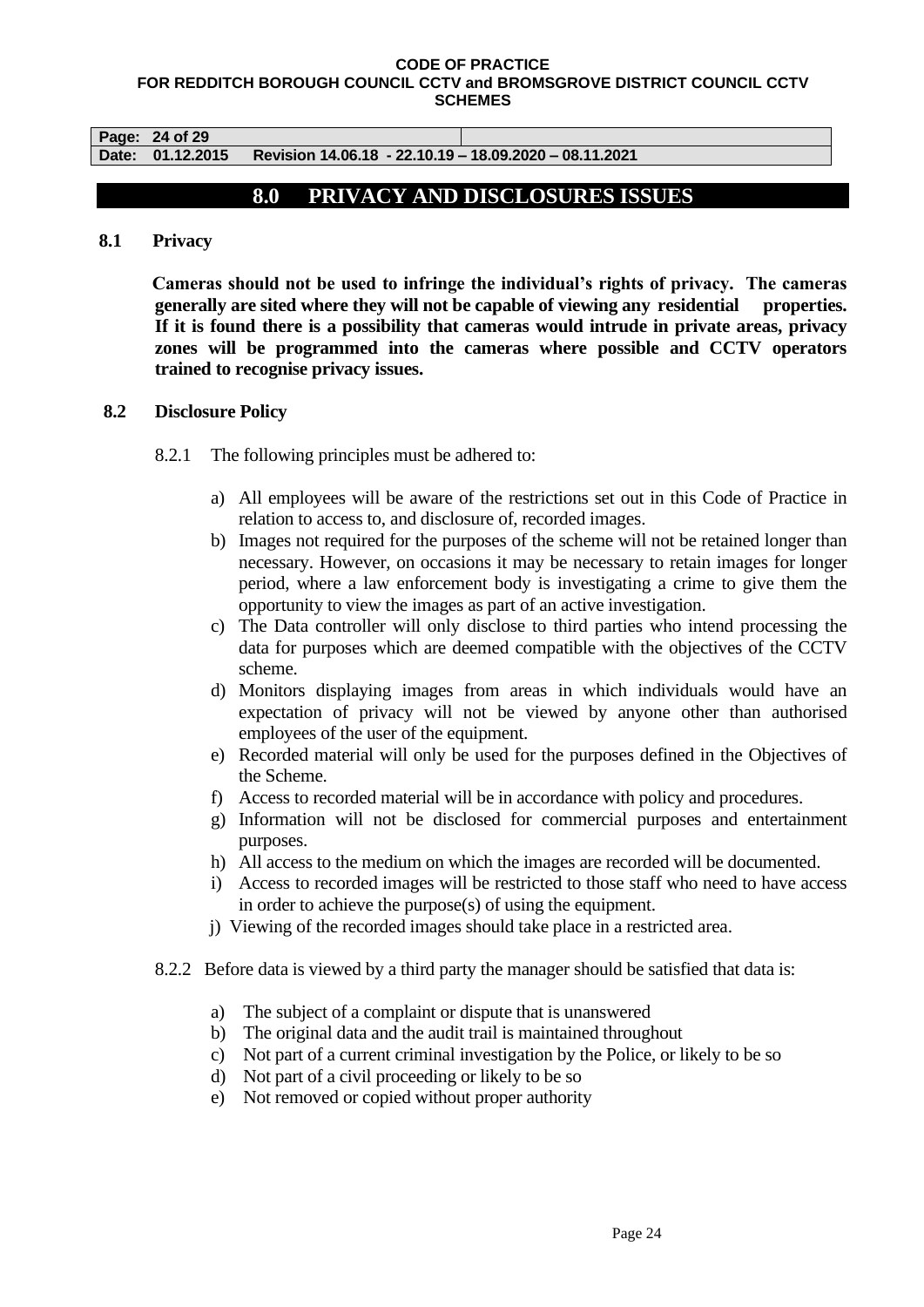| Page: 25 of 29   |                                                        |  |
|------------------|--------------------------------------------------------|--|
| Date: 01.12.2015 | Revision 14.06.18 - 22.10.19 - 18.09.2020 - 08.11.2021 |  |

#### **8.3 Access to recorded images**

Access to recorded images will be restricted to the manager, Team Leader or designated Operator who will decide whether to allow requests for access by third parties in accordance with the disclosure policy.

### **8.4 Viewing recorded images**

Viewing of recorded images should take place in a restricted area. Other employees should not be allowed to have access to that area when viewing is taking place

### **8.5 Operators**

All operators are trained in their responsibilities in relation to access to privacy and disclosure issues, in addition to being licensed as previously mentioned..

### **8.6 Removal of medium for Viewing**

The removal of medium on which images are recorded, for viewing purposes, will be documented in accordance with Data Protection principles and the procedural manual.

## **8.7 Access to data by third parties**

- 8.7.1 Access to images by third parties will only be allowed in limited and prescribed circumstances. In the case of the Redditch Borough Council and Bromsgrove District Council CCTV schemes, disclosure will be limited to the following:
	- a) law enforcement agencies where the images recorded would assist in a specific criminal enquiry,
	- b) prosecution agencies,
	- c) legal representatives,
	- d) the media, where it is assessed by the Police that the public's assistance is needed in order to assist in the identification of victim, witness or perpetrator in relation to a criminal incident. As part of that assessment the wishes of the victim of an incident should be taken into account,
	- e) The people whose images have been recorded and retained (Data Subject) unless disclosure to an individual would prejudice the criminal enquiries or criminal proceedings.
- 8.7.2 All requests for access or for disclosure will be recorded. If access or disclosure is denied, the reason should be documented.
- 8.7.3If access to or disclosure of the images is allowed, details will be documented.
- 8.7.4 Recorded images should not in normal circumstances be made more widely available, for example, they should not be routinely made available to the media or placed on the internet.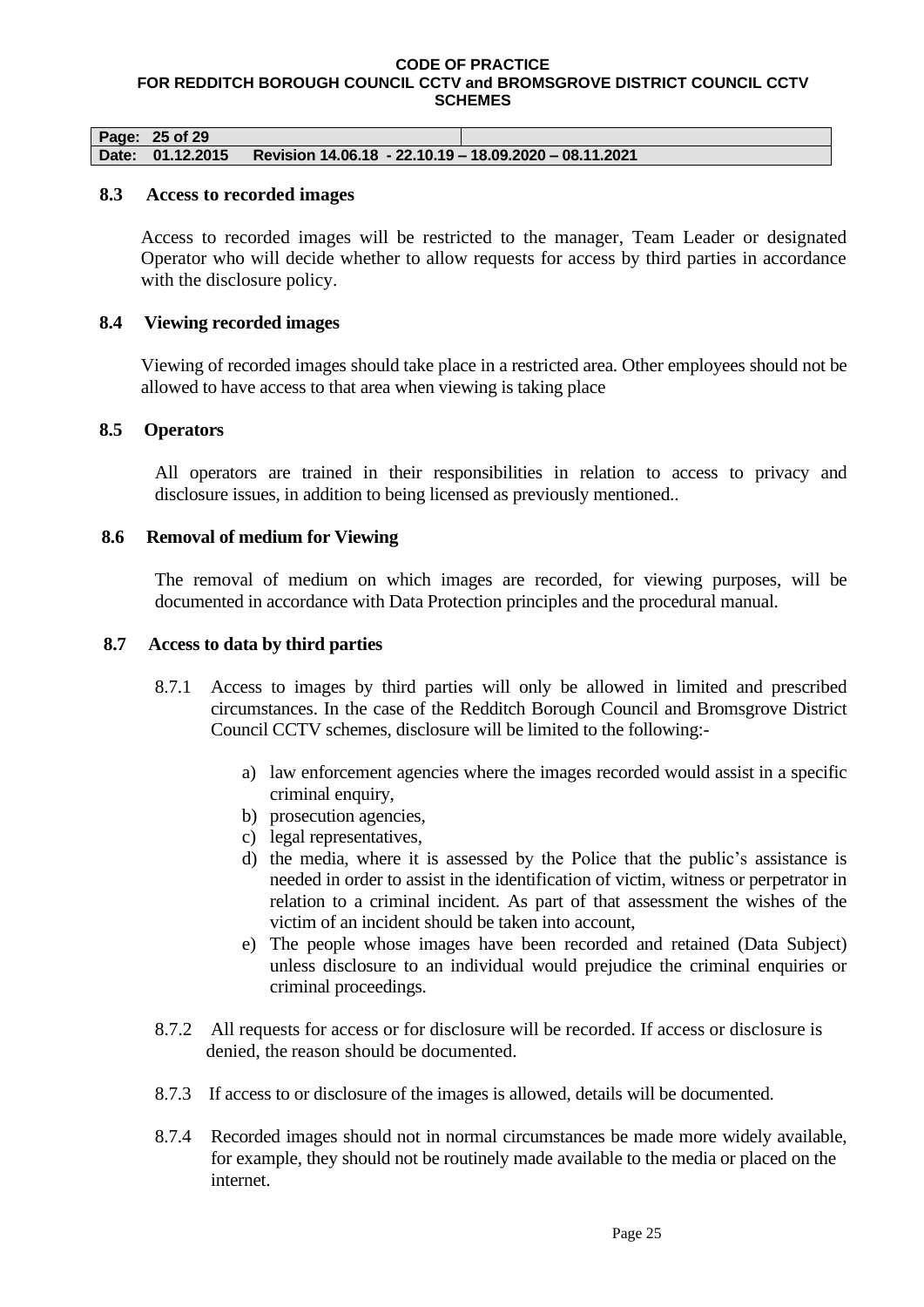| Page: 26 of 29   |                                                        |  |
|------------------|--------------------------------------------------------|--|
| Date: 01.12.2015 | Revision 14.06.18 - 22.10.19 - 18.09.2020 - 08.11.2021 |  |

- 8.7.5 If it is intended that the images will be made more widely available, that decision should be made by the manager or designated member of staff and the reason documented.
- 8.7.6 The owner will not unduly obstruct a bone fide third party investigation to verify the existence of relevant data.
- 8.7.6 The owner will not destroy data that is relevant to previous or pending search request which may become the subject of a subpoena.
- 8.7.7 The owner will decide which other agencies, if any, should have access to data and it should be viewed live or recorded but a copy should never be made or released.

## **8.8 Disclosure in the public interest**

Requests to view personal data that do not fall within the above categories but that may be in the public interest should be considered. Examples may include public health issues, community safety or circumstances leading to the prevention or detection of crime. Material released to a third party for the purposes of crime prevention or detection, should be governed by prior written agreement with the Chief Constable.

Material may be used for bona fide training such as Police or staff training.

### **8.9 Data subject access disclosure**

- 8.9.1 All staff involved in operating the equipment must be able to recognise a request for access to recorded images by data subjects and be aware of individual's rights under this section of the Code of Practice.
- 8.9.2 Data Controllers must, on request confirm if they process an individual's personal data
- 8.9.3 Individuals whose images are recorded have a right to view the images of themselves and, unless they agree otherwise, to be provided with a copy of the data (in commonly used electronic form). This must be provided within 1 month of receiving a request.
- 8.9.4 Data Controllers must, on request provide supporting (and detailed) data to include purpose for which it is processed, category of data, recipients of the data, right to request rectification, right to complain to the ICO, source of the data if not from the data subject, and the existence of profiling. This supplementary information are intended to allow individuals to check lawfulness of processing and the right to a copy should not adversely affect the rights.
- 8.9.5 If images of third parties are also shown with the images of the person who has made the access request, consideration will be given as to whether there is a need to obscure the images of third parties. If providing these images would involve an unfair intrusion into the privacy of the third party, or cause unwarranted harm or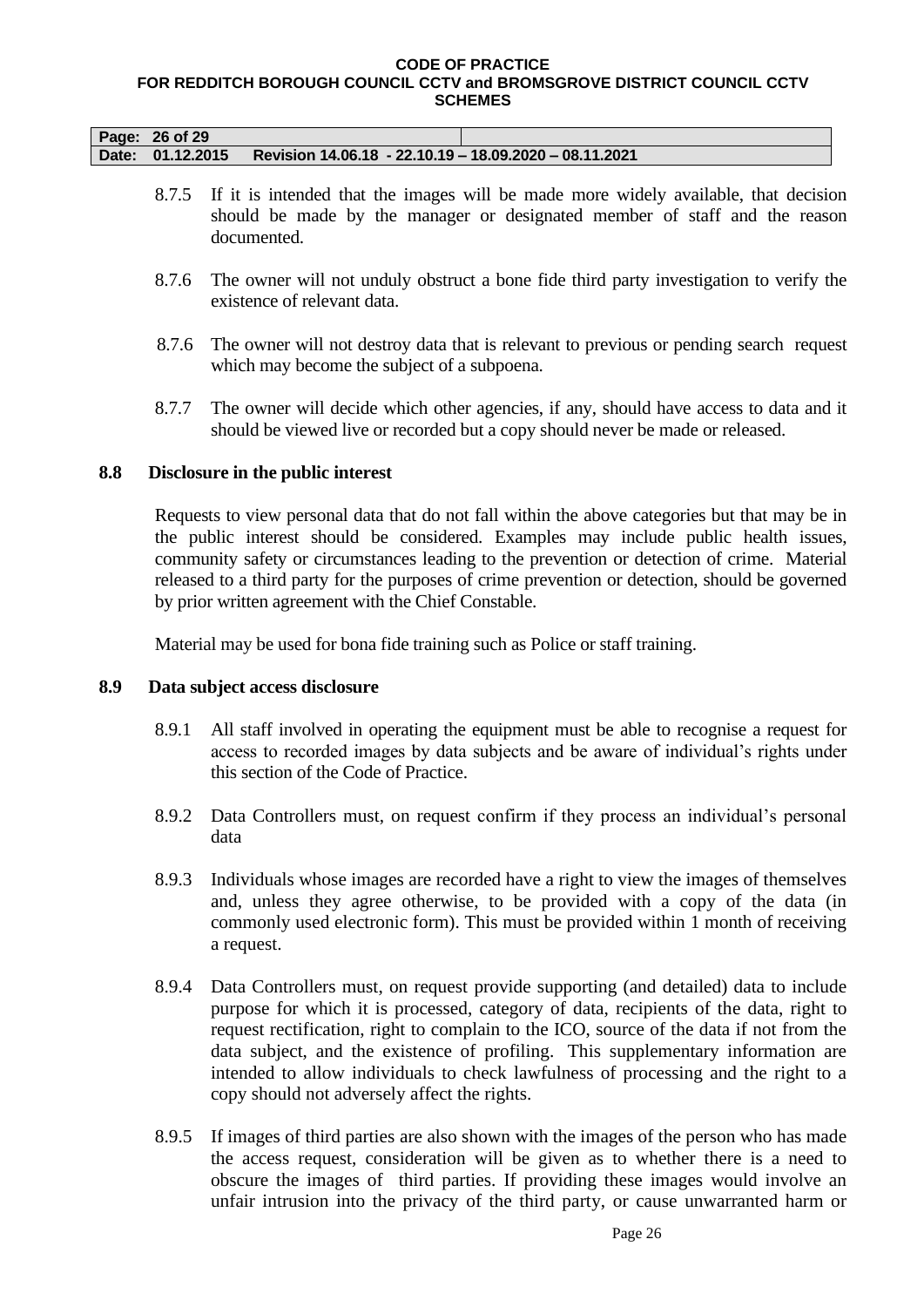| Page: 27 of 29   |                                                        |  |
|------------------|--------------------------------------------------------|--|
| Date: 01.12.2015 | Revision 14.06.18 - 22.10.19 – 18.09.2020 – 08.11.2021 |  |

distress, then they should be obscured. In many cases, images can be disclosed as there will not be such intrusion.

- 8.9.6 The subject access request will be dealt with promptly and in any case within 1 month of receipt of the request (in cases where there is a lot of work, the time can be extended by a further two months) and any intention not to comply must be explained to the individual.
- 8.9.7 All subject access requests should be dealt with by the manager or designated member of staff.
- 8.9.8 A search request should provide sufficient information to locate the data requested (e.g. within 30 minutes for a given date and place). If insufficient information is provided a data controller may refuse a request until sufficient information is provided.
- 8.9.9 Under certain circumstances, the right of access by a data subject, may be restricted. In such cases, details of a refusal will be put in writing, unless it is prejudicial to the purpose of the restriction.'
- 8.9.10 Further details of how to make a Subject Access Request can be found on the Council's website **[here](http://www.redditchbc.gov.uk/council/corporate/your-access-to-information/data-protection-and-information-management/request-your-personal-data.aspx)**

## **8.10 Provision of data to the individual**

The owner/manager having verified the validity of a request should provide requested material to the individual. Where a decision has been made that third parties should not be identifiable, then arrangements will be made to disguise or blur the images in question. It may be necessary to contract this work out to another organisation. Where this occurs there will be a written contract with the processor which specifies exactly how the information is to be used and the provision of explicit security guarantees. The procedure outlined in CCTV Procedural Manual will be followed.

## **8.11 Media Disclosure**

Disclosure of images from the CCTV system must be controlled and consistent with the purpose for which the system was established. For example, if the system is established to help prevent and detect crime it will be appropriate to disclose images to law enforcement agencies where a crime needs to be investigated, but it would not be appropriate to disclose images of identifiable individuals to the media for entertainment purposes or place them on the internet. Images can be released to the media for identification purposes; this will not generally be done by anyone other than a law enforcement agency.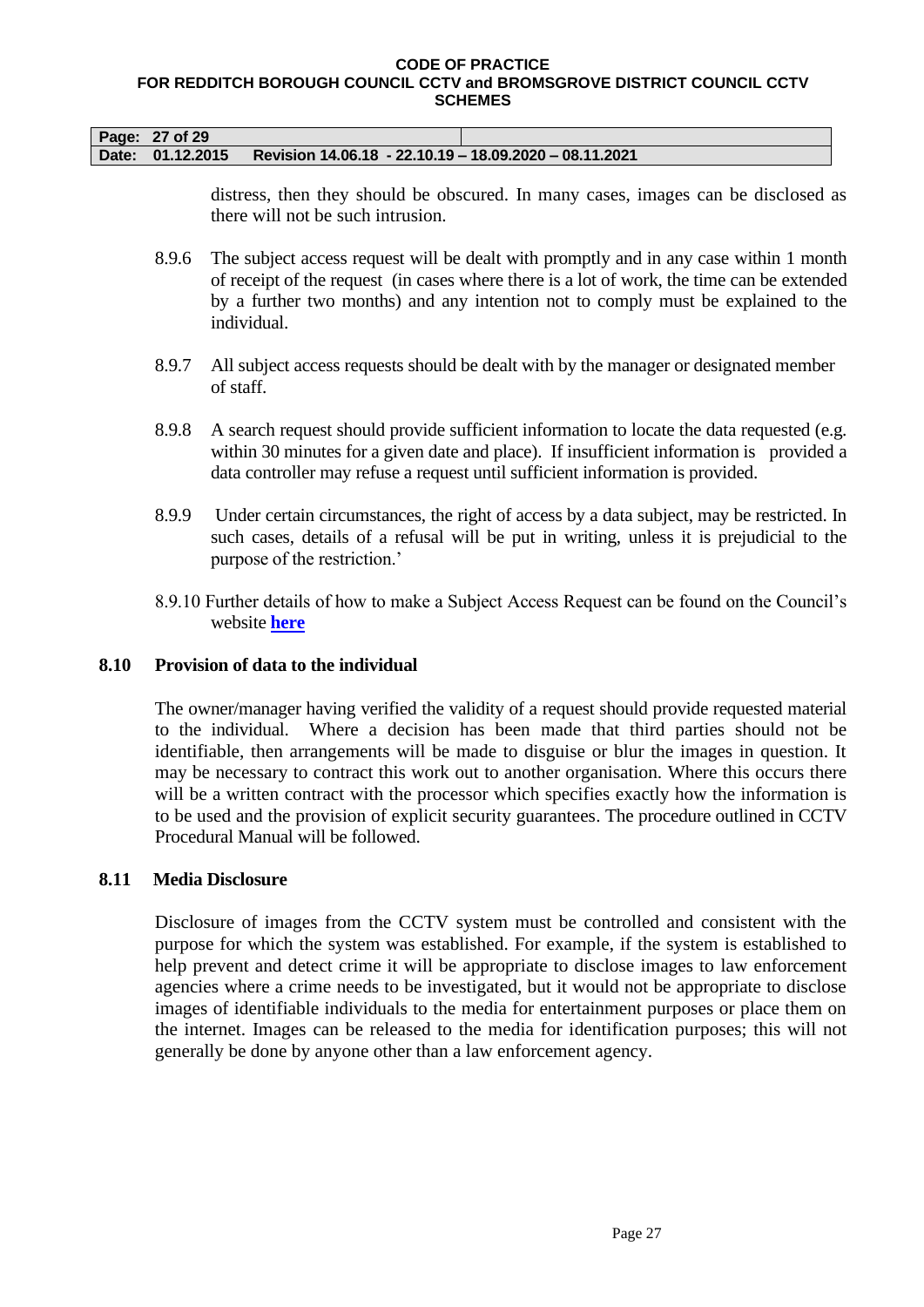**Page: 28 of 29** 

**Date: 01.12.2015 Revision 14.06.18 - 22.10.19 – 18.09.2020 – 08.11.2021**

## **9.0 RECORDED MATERIAL MANAGEMENT**

## **9.1 Retention of Images**

**Images, which are not required for the purpose(s) for which the equipment is being used will not be retained for longer than is necessary. The general retention period is 31 days, however, as mentioned previously, on occasions images may need to be retained for longer periods as a requirement of an investigation into crime. While images are retained, access to and security of the images will be controlled in accordance with the requirements of the Data Protection Act.**

- 9.1.1 Recorded material should be of high quality. In order for recorded material to be admissible in evidence total integrity and continuity must be maintained at all times.
- 9.1.2 Security measures will be taken to prevent unauthorised access to, alteration, disclosure, destruction, accidental loss or destruction of recorded material.
- 9.1.3 Recorded material will not be released to organisations outside the ownership of the system other than for training purposes or under the guidelines referred to previously.
- 9.1.4 Images retained for evidential purposes will be retained in a secure place where access is controlled.

## **9.2 Quality and Maintenance**

In order to ensure that clear images are recorded at all times the equipment for making recordings and the associated security equipment will be maintained in good working order with regular servicing in accordance with the manufacturer's instructions. In the event of a malfunction the equipment will be repaired within specific time scales which will be scheduled within the maintenance agreement. All documentation relating to the equipment and its servicing and malfunction is retained in the control room and will be available for inspection and audit.

## **9.3 Digital Recordings**

In a digital CCTV system, the register should show the life of the recorded media at all stages whilst in the owner's possession. Such a register may also show itself to be useful in enabling evaluation of the CCTV scheme.

The register should include the following information:

- a) unique media reference number(s);
- b) time/date/person removing the media from secure storage for use;
- c) time/date/person returning the media to secure storage after use;
- d) time and date of delivery to the law enforcement agencies, identifying the law enforcement agency officer concerned;